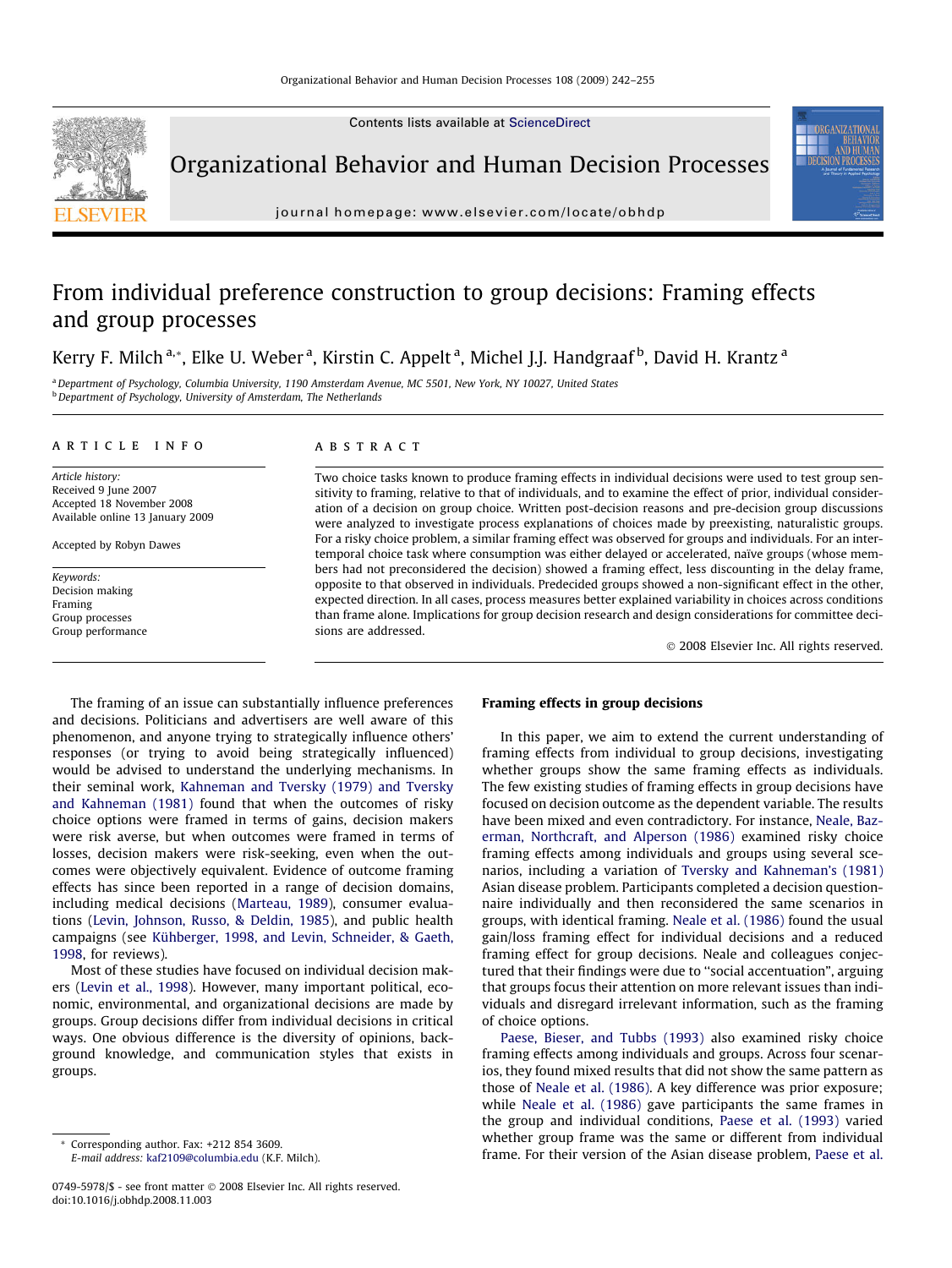[\(1993\)](#page-13-0) also found a framing effect at the individual level, but groups who had received the same frame as individuals showed increased framing effects, at least for the gain frame. In contrast, groups who had received the opposite frame as individuals showed reduced framing effects. The inconsistency between the [Neale et al.](#page-13-0) [\(1986\) and Paese et al. \(1993\)](#page-13-0) group decision results might be resolved by examining process data to understand how frames affect the ways in which groups mentally represent decision options and make choices (as recommended by [Kerr, MacCoun, & Kramer,](#page-12-0) [1996\)](#page-12-0).

[Neale et al. \(1986\)](#page-13-0) suggested that future studies look not only at choice outcomes, but also investigate process measures to understand how groups may provide protection against decision biases commonly found with individuals. The current study does precisely that, adding an examination of group decision processes to the more typical comparison of group vs. individual choice outcomes. We develop a comprehensive framework for coding the processes by which group decisions are constructed. We show that process data (in the current study, group discussion transcripts and written reasons provided by individuals and groups) are important and provide insights beyond those of decision outcomes alone.

There is some evidence from studies of persuasive-arguments theory (e.g., [Vinokur & Burnstein, 1974\)](#page-13-0) that the frequency and persuasiveness of pro-risk and pro-caution arguments are directly related to individuals' initial preferences and the likelihood of risky shift in group decisions. This suggests that arguments generated by individuals and groups should be good predictors of their choices and should provide a deeper understanding of how frames influence the choices of both individuals and groups. Several studies (e.g., [Brauer, Judd, & Gliner, 1995; Hoffman & Maier, 1964; Hoff](#page-12-0)[man & Maier, 1967; Poole, McPhee, & Seibold, 1982; Winquist &](#page-12-0) [Larson, 1998](#page-12-0)) have demonstrated the predictive power of discussion content. We are the first, to our knowledge, to examine the predictive power of such argument-based process measures for framing, and to combine it with an investigation of the role of individual exposure to a decision before group discussion.

The fact that groups are often, but not always, less susceptible to framing effects than individuals ([Kühberger, 1998](#page-12-0)) may be due to the conflicting influences of group and situational characteristics. In particular, groups have more resources than individuals ([Hill, 1982; Maier, 1967](#page-12-0)), tend to catch errors that individuals miss ([Shaw, 1932\)](#page-13-0), and have been shown to be more accurate in some judgment tasks, including numerical estimation and judgments of risk ([Hastie, 1986; Sniezek & Henry, 1989](#page-12-0)). On the other hand, [Stasser and Titus \(1985\) and Schulz-Hardt, Brodbeck, Mojzisch,](#page-13-0) [Kerschreiter, and Frey \(2006\),](#page-13-0) using hidden profiles paradigms, in which group members must communicate and combine the unique information they each have to reach an optimal judgment or decision, have shown that during discussion group members often fail to share their unique knowledge. Moreover, several studies have shown that groups are just as susceptible as individuals (and sometimes more so) to other biases in decision making, such as conjunction errors ([Tindale, 1993\)](#page-13-0), anchoring effects [\(Whyte &](#page-13-0) [Sebenius, 1997\)](#page-13-0), and the representativeness heuristic, at least when descriptions are informative [\(Argote, Devadas, & Melone,](#page-12-0) [1990\)](#page-12-0). While groups often outperform the average individual member on problem solving and judgment tasks, group performance has been found to be inferior to that of the best group member on other tasks. [Hastie \(1986\)](#page-12-0) points out that for tasks with easily demonstrable solutions (i.e., "Eureka!"-type problems), group performance tends to be relatively high, sometimes matching that of the group's best member.

According to [Laughlin and Ellis \(1986\)](#page-12-0), a demonstrable response satisfies four conditions: (1) the response falls within an agreed upon verbal or mathematical system; (2) there is enough information for the solution to be found; (3) group members unable to reach the solution have enough information to accept a correct solution proposed by another member; and (4) there must be enough time, motivation, and resources for a group member with the correct solution to explain it to the others. We used two very different decision scenarios in this study, yet both are high in demonstrability. Although both tasks required participants to indicate a preference (and thus, there was no ''correct" answer), we propose that in our first task (a modified Asian disease problem (Tversky [& Kahneman, 1981](#page-13-0))), the recognition that ''200 people [out of 600 total] will definitely be saved" also means that ''400 people will definitely die" is an important and highly demonstrable part of the decision making process that makes the two frames logically equivalent. In this case, the task satisfies the four conditions of demonstrability. For our second task (involving a choice between a smaller monetary prize today and a larger prize in three months), the choices that individuals or groups make depend on their discounting of future outcomes. People generally discount future outcomes far more than economic rationality would suggest (see [Weber et al., 2007](#page-13-0)), and thus less discounting (which is consistent with selection of the larger, later option) would generally be considered more desirable. Thus, while there is no ''correct" response, the presence of a generally more desirable response suggests partial satisfaction of condition 1 (agreement on a verbal or mathematical system), and fulfillment of conditions 2, 3, and 4 (see [Laughlin, 1999,](#page-12-0) for more on demonstrability and collective induction).

# Group member preparation and prior commitment to a decision

In addition to emergent group processes, another factor that may affect the quality of group decisions lies in the processes that occur before a group even convenes. The results of [Paese](#page-13-0) [et al. \(1993\)](#page-13-0) suggest a potentially important effect of preparation; groups that made the decisions in the same frame as the one in which they prepared the decision individually showed different susceptibility to framing effects than groups that prepared in the opposite frame. While [Paese et al. \(1993\)](#page-13-0) focused on the effects of frame-switching, we focus on a more fundamental question: what is the effect of preparation per se? This is an important question, since in a range of organizational settings often groups are advised to prepare for meetings by reviewing materials and developing individual opinions. The general belief is that preparation will result in better group decisions. However, little research has examined the effects of such preparation. The typical protocol for group decision making studies involves having individuals express their preferences prior to group discussion (e.g., research on social decision schemes, [Da](#page-12-0)[vis, 1973](#page-12-0); jury decision making, [Hastie, 1993](#page-12-0); and hidden profiles, [Stasser & Titus, 1985](#page-13-0)). The group decision is then compared to the initial positions of the individuals in the group to look for differences. In effect, rather than comparing groups to individuals, these studies are comparing predecided groups (groups whose individual members have already stated a preference) with individuals (for an exception see [McCauley, Teger, &](#page-13-0) [Kogan, 1971\)](#page-13-0). We argue that comparing groups that encounter the decision for the first time as a group (naïve groups) with both individuals and with predecided groups can yield interesting insights into the effects of group deliberation on decision making.

A few studies have experimentally manipulated whether group members have seen and considered the decision individually prior to group discussion. The results from these studies suggest that predecided groups may be more susceptible to decision biases than naïve groups. [Moon et al. \(2003\)](#page-13-0) found that predecided groups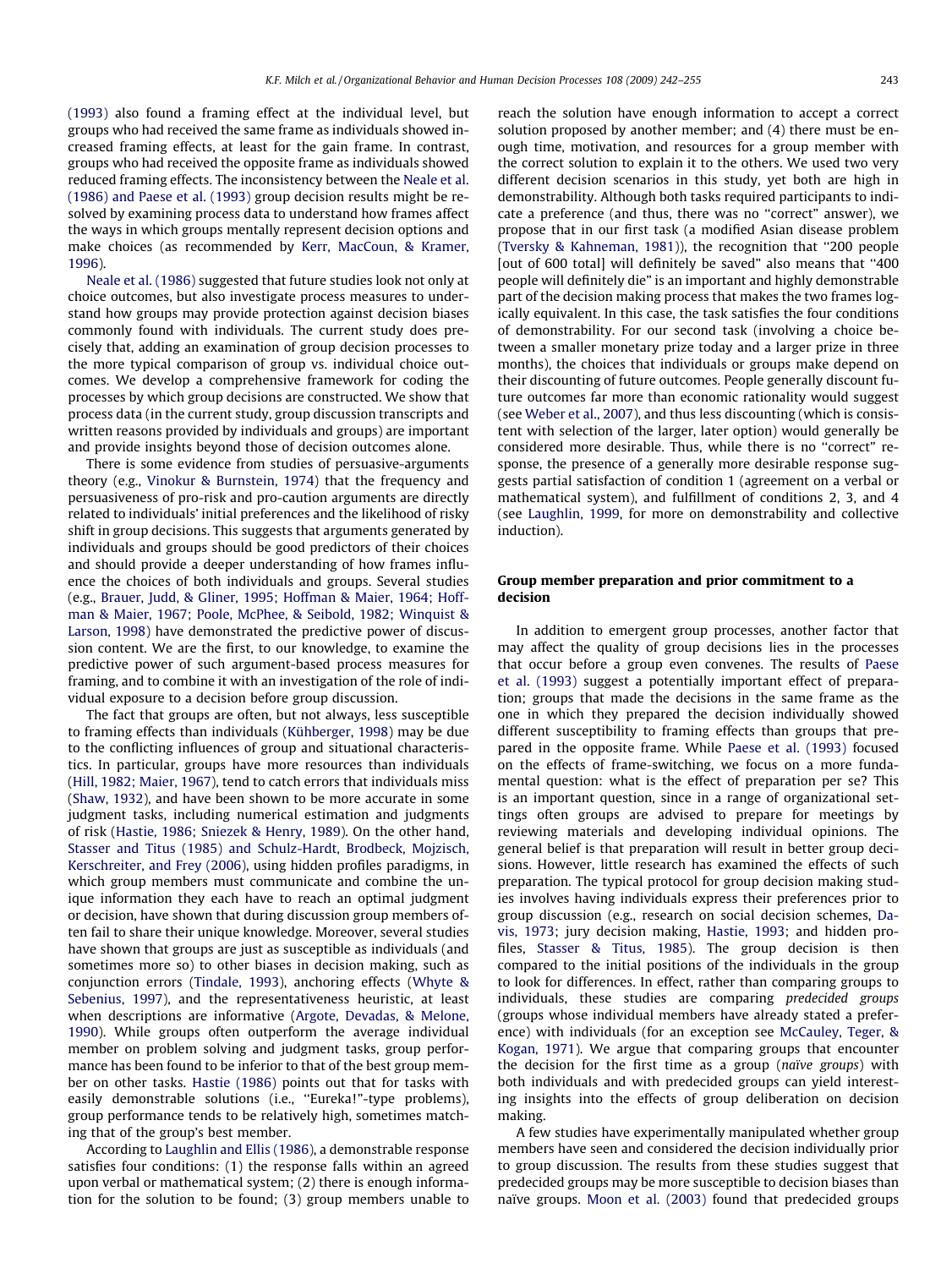<span id="page-2-0"></span>were more likely to show sunk-cost effects, demonstrating less willingness to abandon failing projects than individuals. In addition, these groups were less willing to make ''strong decisions" ([Moon et al., 2003, p. 77\)](#page-13-0) in terms of supporting or withdrawing support from a project than naïve groups. The effect of prior, individual consideration has also been examined with respect to the risky shift phenomenon (e.g., [Castore, 1972; Gaskell, Thomas, &](#page-12-0) [Farr, 1973; McCauley et al., 1971; Schellenberg, 1974\)](#page-12-0). These studies yielded mixed results, but all underscore the importance of considering prior exposure and pretesting when comparing individual and group decisions.

Work on hidden profiles ([Greitemeyer & Schulz-Hardt, 2003\)](#page-12-0) has shown how individual pre-decision processes can lead to suboptimal group decisions. Their studies focused on individual-level explanations of the failure of groups to solve hidden profiles. Participants who were not given any information prior to reading a group discussion transcript performed better than participants who had considered the decision and developed a preference prior to exposure to the discussion transcript. We know of no work that has examined the effect of prior consideration on susceptibility to framing effects.

One can imagine how prior exposure could result in equivalent or increased framing effects at the group level due to group members' motivation to defend a predecided position. When a decision is presented for the first time in the group setting, this may lead to a reduction in framing effects at the group level, as there is less conflict between the motivation to reach a group decision and the motivation to defend one's own position. The current study extends the research on group framing effects by using not only a risky choice paradigm but also an intertemporal choice scenario with real outcomes and by including analysis of process measures in addition to the more typically studied choice outcomes. We make a distinction between predecided groups (whose members have read the decision scenarios and formed preferences privately prior to group discussion) and naïve groups (whose members encounter the decision for the first time as a group).

Important group decisions are generally not made by ad hoc groups of undergraduates without prior acquaintance but by groups of colleagues, relatives, or policy makers with preexisting and ongoing relationships. Most studies of group decision making, however, have used artificial, ad hoc groups. The current study, in contrast, used preexisting groups, drawn from campus organizations or work teams. While some of our results may differ from the findings in the current literature because of this change, we felt that it was important to undertake the significantly larger effort involved in recruiting these groups in order to generalize more readily our results to the reality of preexisting groups.

We next introduce a series of hypotheses that were tested in the present study. The first hypothesis follows from the general theoretical perspective sketched above.

Hypothesis 1a. There will be an interaction between frame and decision context (individual vs. group), such that groups will show weaker framing effects than individuals.

This hypothesis does not mean that groups will be immune to framing effects, simply that their choices will vary less as a function of frame than the choices of individuals. We further expected that this reduction in framing effects in groups would be stronger in naïve groups. We believed that predecided group members would be committed to their initial decisions and/or would use the initial decisions as anchors in the group deliberation. This leads to our next hypothesis.

Hypothesis 1b. There will be an interaction between frame and prior consideration (predecided vs. naïve group), with predecided groups showing stronger framing effects than naïve groups.

# Mental representation of decision options

Our remaining hypotheses address the ways in which individuals and groups understand a decision scenario and reason through their decision. According to most normative theories of decision making, decisions should not violate the principle of description invariance ([Tversky & Kahneman, 1986\)](#page-13-0). That is, the way a scenario or options are described should not affect the choices people make. [Shafir, Simonson, and Tversky \(1993\),](#page-13-0) however, suggest that different frames emphasize different kinds of information, which lead to predictably different choices. [McKenzie \(2004\)](#page-13-0) has argued that frames ''leak" information about the speaker's perspective and what he or she considers important or unusual, thus directing the recipient's attention to relevant information. Although two frames may be logically equivalent, they may not be ''information equivalent", in the sense that the speaker's choice of frame conveys information about the speaker's beliefs and intents. [Frisch \(1993\)](#page-12-0) points out that frames can influence choice by leading to different inferences about the choice outcomes.

Taken together, the work of [Shafir et al. \(1993\) and McKenzie](#page-13-0) [\(2004\)](#page-13-0) reveals that the framing of options impacts choice through the generation of arguments for available choice alternatives. We hypothesize that different frames highlight different features of the choice options, affecting people's retrieval of representations of the options and their value from memory. Investigation of these processes may illuminate how groups are able (or not) to circumvent the vulnerability to framing effects seen in individuals. To examine the mental representation of the decision options in our study and the way frame and decision preparation interact, we recorded and coded the group decision deliberations. To compare the representations of decisions under different frames, we asked both individuals and groups to write down their reasons for their decisions after they made them. Although having to provide reasons may alter the ways in which participants make choices (see [Lerner](#page-13-0) [& Tetlock, 1999,](#page-13-0) for a review of accountability effects in social judgment and choice), we felt it was important to include this element in our procedure. These reasons offer a window into the ways in which frame and decision context influence mental representation of decision outcomes, and the inclusion of process measures has been recommended by previous authors ([Kerr et al., 1996;](#page-12-0) [Neale et al., 1986; Paese et al., 1993](#page-12-0)). Moreover, because we asked all participants in all conditions to provide reasons for their decisions, this design feature cannot explain any differences between frames or decision contexts that might emerge.

Hypothesis 2. Written reasons will differ by frame, with more reasons favoring the option highlighted in the given frame.

We expected this effect to be weaker for groups since groups have access to a wider range of perspectives and engage in a broader range of information processing activities. Although [Hinsz, Tindale, and Vollrath \(1997\)](#page-12-0) concluded in their review that groups, compared to individuals, tend to reduce the variability in the ways information is processed, they also pointed out that the same information may be mentally represented differently by different group members, potentially leading to the emergence of conflict during group discussion. The range of perceptions, opinions, and capabilities that group members bring to a discussion can lead to better decisions ([Hinsz et al., 1997\)](#page-12-0) and is one of the reasons many important decisions are made by groups. We anticipated that these differences would lead to a diversity of information processing strategies in groups and felt examination of the impact of these potential differences on predecided and naïve groups would produce a better understanding of the ways in which individual information processing relates to information processing by groups.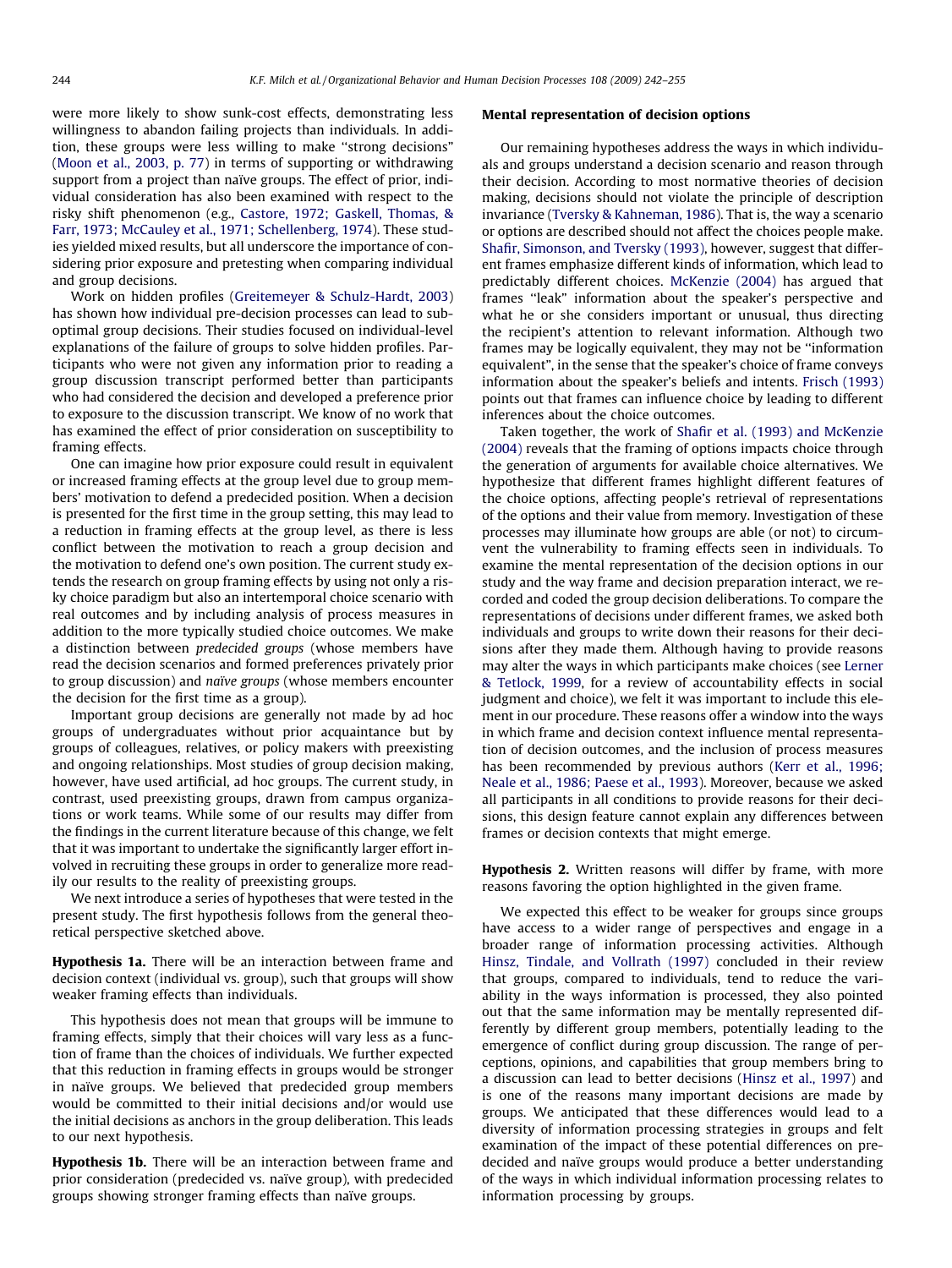<span id="page-3-0"></span>Our expectation of increased reframing in groups derived in part from an expectation that groups would rely more on analytic processing (using statistical or generally more abstract information) than experiential processing (affect-based, associative) when compared to individuals. We believed that an increased use of analytic processing during group discussion would be related to a reduction in framing effects [\(Neale et al., 1986\)](#page-13-0). Because groups may potentially contain at least one member who is comfortable with and adept at quantitative reasoning, we hypothesized that groups would be more likely to use analytic processing than individuals ([Marx et al., 2007](#page-13-0)). To test this hypothesis, written reasons provided by individuals and groups and group discussion transcripts were coded for argument type – analytic versus experiential.

A coding scheme, described in the Method section and Appendices, was created to examine the content of group discussion and the written reasons generated by individuals and groups, including the mention of different classes of goals. As [Krantz and Kunreuther](#page-12-0) [\(2007\)](#page-12-0) explain, decisions typically involve multiple goals, and context influences which goals receive greater attention and weight. We assumed that the group decision making context would activate consideration of social goals, such as helping a larger number of people over aiding a select few (''We would rather try to save everyone even if a few more end up sick."), or considering group members' needs and concerns in deciding how much prize money to receive and when (''But if we get \$65 now you know you can throw a big party before we leave. And we don't have the money to do that now."). Thus, we predicted that social goals would appear more often in the group written reasons than in the individual written reasons and would play a larger role in influencing the group decisions than the individual decisions. We expected this effect to be particularly strong for naïve groups because the decision would be occurring completely within the group context.

Hypothesis 3. Social goals will appear more frequently in the reasons of groups, especially naïve groups, compared with the reasons provided by individuals.

We hypothesized that our process measures would be more sensitive predictors of individual and group choice than frame alone, and that frame would no longer be a significant (or as significant a) predictor when these process measures were included in the analyses. Specifically, we expected frame to affect choice, but we predicted that the written reasons and reasons provided in group discussion would mediate the effect of frame and be better predictors of choice than frame. As [Levin et al. \(1998\)](#page-13-0) point out, the processes by which different frames may lead to different choices are not readily apparent from examination of decision outcomes alone.

Hypothesis 4. Reasons provided by participants will (partially) mediate the effect of frame on the choices of individuals and groups and will be better predictors of choice than frame alone.

Analysis of the reasons provided by participants also allowed us to test hypothesized process explanations of choice phenomena ([Johnson, Häubl, & Keinan, 2007; Weber et al., 2007\)](#page-12-0). Framing effects for such problems as the Asian disease scenario have been explained by the certainty effect ([Kahneman & Tversky, 1979\)](#page-12-0), i.e., the fact that certain outcomes are overweighed, relative to their probability. Since the overweighed certain loss of life in the loss frame is a negative, and the overweighed certain gain of life in the gain frame is a positive, the risky option is preferred in the loss frame, and the certain option is preferred in the gain frame. While observed choice data have been consistent with this explanation, the process measures collected in our study allowed us to test the certainty effect hypothesis explicitly as a process-level explanation of observed choices.

Hypothesis 5. Individuals or groups who provide (written or spoken) arguments that point out the certainty of an outcome in the risky choice will be more likely to make the frame-consistent choice.

## Method

# Participants

One hundred two individuals (41 men, 61 women) in 34 threeperson groups participated in this study. Participants were recruited through flyers, email, and personal communication and came from clubs, organizations, and work teams from Columbia University or other locations in or near New York City. Sixty-two percent of the groups were drawn from student clubs. The remaining 38% consisted of groups of people who worked together in university laboratories or offices. The median age was 22; the range was 18–43.

#### Procedure

Upon arrival at the decision lab, the three members of a group were presented with one frame of either the West Nile Virus task or the Prize Money task, selected at random, to be completed individually by each group member in the pregroup condition. These scenarios are described in detail below. Participants were told to read the scenario, make a decision, and provide written reasons for their decision. This part of the study was completed individually and privately without any group discussion. For each participant, this part of the study yielded an individual decision and individual written reasons for either the West Nile Virus or the Prize Money decision.

After the experimenter collected participants' pregroup decisions and written reasons, the group convened and was given a copy of each scenario in turn (group condition). Half of the groups thus consisted of individuals who had already individually made a decision on the West Nile Virus scenario (predecided decision) but saw the Prize Money scenario for the first time (naïve decision). For the other half of the groups the reverse was true. Each group therefore made one predecided group decision and one naïve group decision. All members of a group were predecided for the same decision and naïve for the other decision. The groups were told to read and discuss the scenarios, reach a consensus, and indicate their decision and reasons for the decision in writing. The group discussion was videotaped and later transcribed. There was no difference between the scenarios that participants received in the pregroup condition and in the group condition (frame was constant), except that participants had to reach consensus in the group condition (and for the Prize Money decision, participants were told that the group decision would be binding, as further described below). Upon completion of the study, participants were debriefed and paid.

#### Framing manipulations and design

Groups were randomly assigned to one set of frames (loss and accelerate or gain and delay) for the entire study. Each member of a given group received the same framing as the other group members and everyone received the same framing both times they saw a scenario (i.e., in the pregroup and group conditions).

#### Decision scenarios

One decision scenario was a modified version of [Tversky and](#page-13-0) [Kahneman's \(1981\)](#page-13-0) Asian disease problem, changed to increase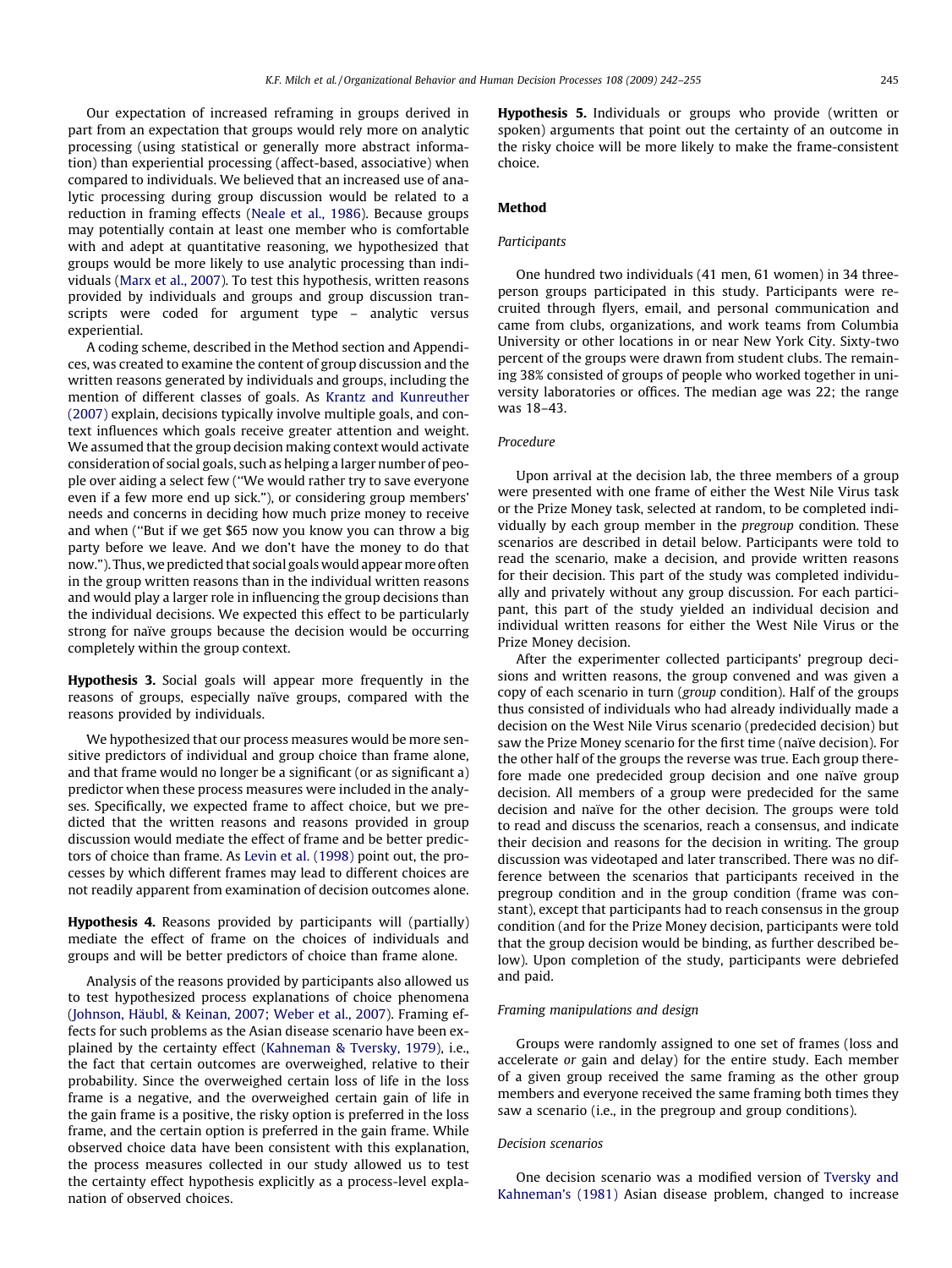personal relevance for participants. The scenario described an outbreak of West Nile virus threatening the New York City area. Participants were told that an estimated 600 students at Columbia University would become infected and experience severe symptoms and that there was no known vaccine. Participants were asked to make a forced binary choice, selecting one of two potential research programs for the university to pursue in order to develop a vaccine. Outcomes were framed differently between groups. In the loss frame, participants were told that if Program A was chosen, 400 students would become infected with the virus and experience severe symptoms. If Program B was chosen, there was a 1/3 chance that no one would become infected and a 2/3 chance that all students would become infected. In the gain frame, Program A was associated with 200 students being protected against the virus, and Program B was associated with a 1/3 chance that everyone would be protected and a 2/3 chance that no one would be protected.

The second scenario involved an intertemporal choice about the delay or acceleration of additional compensation (''Prize Money"). We explained that two groups had been randomly preselected for whom the decision would be real (i.e., their decision would affect how much additional compensation they would receive and when they would receive it). This task (delay versus accelerate framing) did not conform to the strict definition of framing but to a looser construal of the concept, in that the two versions did not represent different descriptions of the exact same scenario but described two versions of a choice that can be considered nearly equivalent from the perspective of economic theory [\(Frisch, 1993\)](#page-12-0). In the delay frame, participants were told that, in addition to the \$5 participation compensation issued to each group member, their group could possibly receive an additional \$65 at the end of the study today, or they could choose to delay receipt by three months in order to receive a larger amount of money. In the accelerate frame, participants were told their group could potentially receive an extra \$75 in three months, or they could choose to receive a smaller amount of money at the end of the study today. The experimenter explained that all prize money, whether received at the end of the study today or in three months, would be divided evenly among the three participating group members.

Participants expressed their preference by making a series of choices between an immediate and a delayed option of different denominations (i.e., using a choice titration procedure). In the delay frame, participants were asked whether they would prefer \$65 today or \$70 in three months, whether they would prefer \$65 today or \$75 in three months, with the three-month value increasing in \$5 increments up to \$120. In the accelerate frame, participants indicated their preference for a series of options beginning with a choice between \$75 in three months or \$20 today. The ''today" value increased in \$5 increments up to \$70. Participants were told that an amount of money (between \$70 and \$120 in the delay condition and between \$20 and \$70 in the accelerate condition) had been randomly selected by the experimenter, and the value of that pre-determined amount in combination with the group's expressed preference would determine whether they received the extra money today or in three months. This procedure ensured that participants would express their true preferences between each set of choice options, without any strategic misrepresentation ([Becker,](#page-12-0) [DeGroot, & Marschak, 1963\)](#page-12-0). In addition, participants in the pregroup condition were told that the group decision would be binding, but that the experimenters were interested in the individuals' personal preferences.

The dependent measure for this task was the discount factor, which was calculated using [Read's \(2001\)](#page-13-0) formula:  $\delta = (x_1/x_2)^{(1/(t_2-t_1))}$ , where  $x_1$  is the amount received today  $(t_1 = 0)$ that is seen as equivalent to  $x_2$  received in 3 months ( $t_2 = \frac{1}{4}$  year). The discount factor indicates how much \$1 now is worth in a year;

 $\delta$  = 1 indicates no discounting and smaller values ( $\delta$  < 1) indicate increasing discounting.

#### Content analysis

Two independent, blind raters coded the written reasons provided by individuals and groups and the transcripts of the group discussions. To obtain a base measure of how many distinct ideas were provided by each group during discussion (analogous to the reasons provided by individuals and groups in writing), the discussion transcripts were coded for ''thought-units" ([Gottman, 1979\)](#page-12-0), using the definition provided by [Weldon, Jehn, and Pradhan](#page-13-0) [\(1991\)](#page-13-0) as ''a sequence of words conveying a single thought". Groups provided between 11 and 317 thought-units for the West Nile Virus scenario ( $M = 83.82$ ,  $SE = 10.42$ ) and between 22 and 292 thought-units for the Prize Money scenario  $(M = 81.27, SE = 9.46)$ . There were no effects of frame or prior exposure (predecided vs. naïve) on the number of thought-units for either scenario.

Additionally, the types of reasons participants provided for their decisions were classified into several non-mutually exclusive categories. To understand whether individuals and groups were justifying their choices based on personal experience and anecdotes or based on appeals to logic and rationality, written reasons were coded for experiential versus analytic arguments. Written reasons were also coded for evidence of different kinds of goals, including social goals. Given the nature of the two decision tasks in this study, the ''social goals" category had a slightly different meaning as a function of scenario. For the West Nile Virus task, social goals most commonly referred to serving the greater good. For the Prize Money task, they usually referred to the concerns of the participating group or the broader organization from which the group was recruited.

In addition, to assess what information was potentially being "leaked" by the frame [\(Hypothesis 2](#page-2-0)), coders used scenario-specific codes to classify written reasons on different dimensions specific to a given scenario and frame, such as illness (West Nile Virus) or a need for immediate money (Prize Money). Complete lists of codes are in Appendices A and B. Coders were given instructions and examples and then coded 25% of the total material along a given dimension. Codings of this 25% were used to establish acceptable levels of interrater agreement, which was calculated using the intraclass correlation coefficient and ranged from .76 to .96 as a function of coding category. If agreement was below .75, the coders met with each other and one of the authors to resolve discrepancies. Once agreement was established at .75 or higher, a single coder finished coding the rest of the material. The relevant subset of these codes was used to analyze the discussion transcripts.

#### Results

## West Nile Virus task

## Analysis of framing effects on choices

The framing manipulation affected individuals' choices in the pregroup condition, where the proportion of individuals choosing the risky and riskless options was different for the two frames,  $\chi^2(1, N = 54) = 8.68$ ,  $p < .05$  (Cramer's  $\varphi = .40$ ). Consistent with the framing effect typically observed, there was a strong preference (80%) for the risky option in the loss frame, while individuals in the gain frame were evenly divided between the two options. This represents a choice shift, although not a choice reversal. According to [Levin et al. \(1998\),](#page-13-0) a choice shift occurs when the preference for the risky option differs across frames ''but is not both significantly greater than .5 in the negative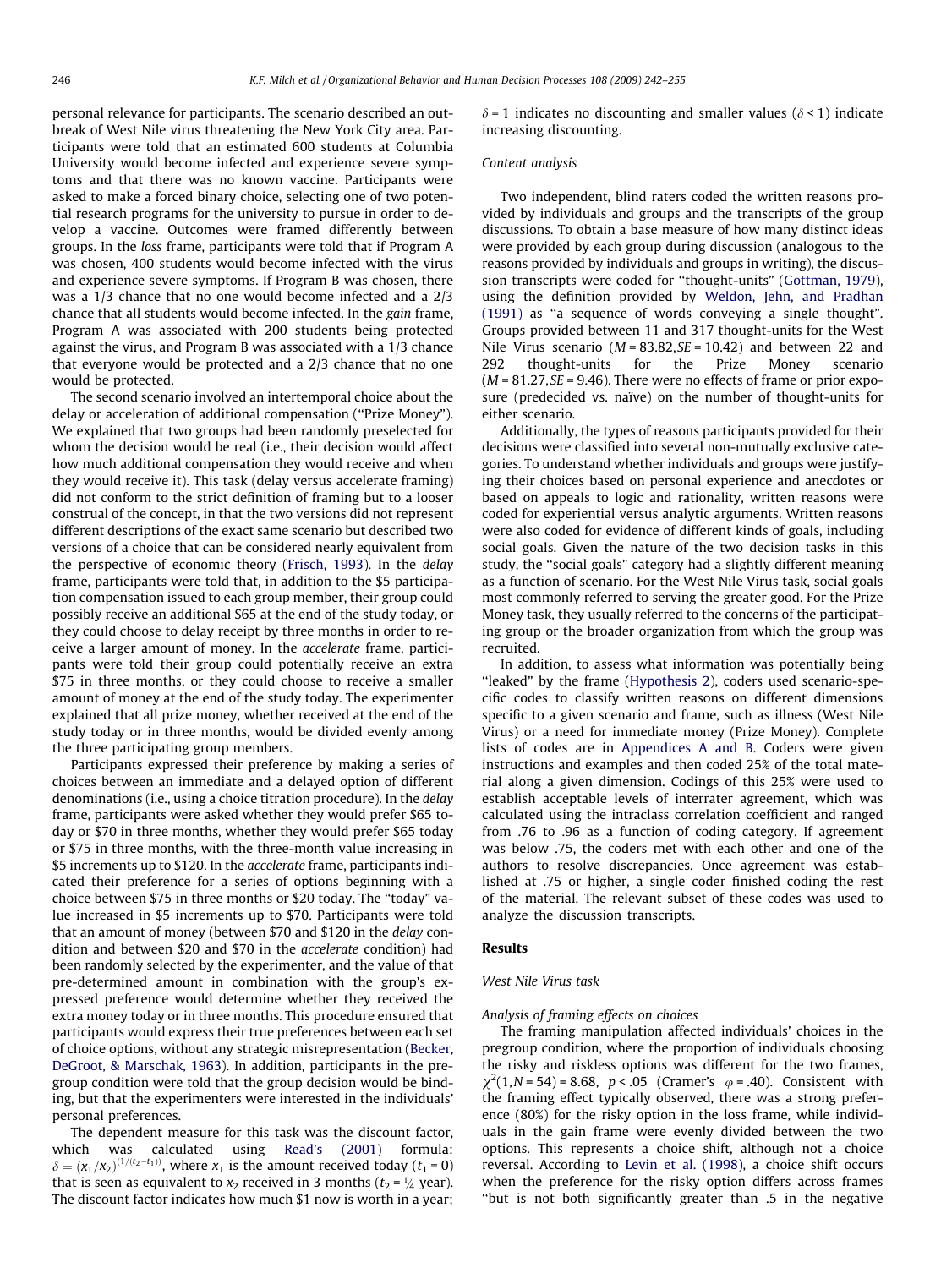<span id="page-5-0"></span>condition and significantly less than .5 in the positive condition" ([Levin et al., 1998, p. 153\)](#page-13-0).

For the group decision, a 2 (frame: loss vs. gain)  $\times$  2 (prior exposure: predecided vs. naïve) logistic regression analysis revealed no significant Frame  $\times$  Exposure interaction,  $\chi^2(1, N = 34) = 0.01$ , n.s., and no main effect of prior exposure,  $\chi^2(1, N = 34) = 0.15$ , n.s. Because there was no difference between the group decisions of predecided and naïve groups, the effect of frame on choice was examined in the combined group data (naïve and predecided groups together). For the group decisions, there was no relationship between frame and choice,  $\chi^2(1, N = 34) = 2.56$ , n.s., (Cramer's  $\varphi = .27$ ). As with the individual decisions, there was still a pronounced preference (82%) for the risky option in the loss frame. A slight majority of groups (56%) also selected the risky option in the gain frame. [Cohen \(1988,](#page-12-0) [p. 227\)](#page-12-0) suggests the following interpretation of Cramer's  $\varphi$  coefficient, a measure of strength of association:  $.10 < \varphi < .30$  = small effect size, .30 <  $\varphi$  < .50 = medium effect size, and  $\varphi$  > .50 = large effect size. Thus, we observed a medium-size framing effect for individuals (.40) and a small-size framing effect (.27) for groups.

Two analyses were needed to directly compare the effect of frame on choice for individuals versus groups due to our experimental design. Some of our groups ( $n = 18$ ) were comprised of individuals ( $n = 54$ ) who had preconsidered the decision, and thus these individual and (predecided) group decisions were not statistically independent. On the other hand, statistical independence did hold for the comparison of the predecided group members' individual decisions with the naïve groups' ( $n = 16$ ) group decisions. These two comparisons (individuals vs. predecided groups and individuals vs. naïve groups) required separate analyses, comparing the same individual decisions once with the predecided group decisions and once with the naïve group decisions. This separation unfortunately reduced the statistical power of our analyses.

The individual vs. predecided group analysis used a generalized linear model to compare the decisions made by the individuals alone with those made collaboratively by the same people in the predecided groups. Thus, each individual had a pregroup choice and a (predecided) group choice. A 2 (frame: gain vs. loss)  $\times$  2 (decision context: individual vs. predecided group) repeated measures logistic regression analysis revealed an effect of frame,  $\chi^2(1, N = 108) = 10.90$ , p < .01. There was no main effect of decision context and no interaction effect. Table 1 contains the probabilities of choosing the risky option as a function of frame and decision context.

In the second analysis, we conducted a 2 (frame: gain vs.  $\cos$ )  $\times$  2 (decision context: individual vs. naïve group) logistic regression analysis to examine differences between individuals and naïve groups. There was a main effect of frame on choice,  $\chi^2(1, N = 102) = 8.12$ ,  $p < .01$ . There was no main effect of decision context and no interaction effect.

In summary, we did not find support for [Hypothesis 1a;](#page-2-0) the results of the separate interaction analyses comparing individuals vs. predecided groups and individuals vs. naive groups did not demonstrate significant attenuated framing for groups. [Hypothesis 1b](#page-2-0) (greater reductions in framing effects for naïve versus predecided groups) was also not supported.

# Analysis of written reasons

Different decision frames were predicted to activate different mental representations of the choice options that would influence

Table 1 Probability of selecting risky option as a function of frame and decision context.

| Frame | Individuals | Predecided Groups | Naïve Groups |
|-------|-------------|-------------------|--------------|
| Gain  | 0.50        | 0.50              | 0.60         |
| Loss  | 0.80        | 0.80              | 0.83         |

#### Table 2

Mean references to social goals as a function of frame and decision context.

| Frame        | Individuals              | Predecided Groups        | Naïve Groups             |
|--------------|--------------------------|--------------------------|--------------------------|
| Gain<br>Loss | 0.46(0.10)<br>0.80(0.07) | 0.13(0.13)<br>0.70(0.15) | 1.00(0.21)<br>0.50(0.34) |
|              |                          |                          |                          |

Note: Standard errors are presented in parentheses.

participants' choices, as reflected in their written reasons [\(Hypoth](#page-2-0)[esis 2](#page-2-0)). To examine whether the two frames led to different mental representations, we compared the frequency of written reasons of different coded categories between frames.

There was no significant effect of frame on the total number of written reasons given by individuals or groups for either task.<sup>1</sup> Thus, frequencies of written reasons, instead of proportions, were used in the analyses described below. The same is true for predecided and naïve groups' reasons, as well as for individual and group reasons for the other scenario.

Differences in written reasons provided by individuals and groups. Individuals provided more written references to illness or death in the loss frame  $(M = 0.80, SE = 0.13)$  than in the gain frame  $(M = 0.25, SE = 0.12)$ ,  $t(52) = 3.00$ ,  $p < .01$ ,  $d = .81$ , and significantly more mentions of helping or saving in the gain frame  $(M = 1.13, SE = 0.11)$  than in the loss frame  $(M = 0.57, SE = 0.10)$ ,  $t(50.53)$  =  $-3.70$ ,  $p < 0.01$ . These findings confirm that individuals tended to adopt the frame given to them in the scenario description, leading to greater activation of the concepts of ''illness" and "death" in the loss frame and greater activation of "saving" and "protecting" in the gain frame. Groups in the loss frame also provided more written references to illness or death  $(M = 0.56, SE)$  $= 0.18$ ) than groups in the gain frame  $(M = 0.11, SE = 0.08)$ ,  $t(20.18) = 2.29$ ,  $p < .05$ ,  $d = .84$ . There were no Frame  $\times$  Decision Context interaction effects for references to illness/death in the individual vs. predecided group comparison or the individual vs. naïve group comparison.

Groups showed no framing effects with respect to written references to helping or saving. Groups in the gain frame produced an average of 0.78 ( $SE = 0.17$ ) reasons related to helping or saving, and groups in the loss frame produced an average of 0.63 ( $SE = 0.15$ ). There was no Frame  $\times$  Decision Context (individual vs. naïve group) interaction for references to helping/saving. Naïve groups in the loss frame had an average of 0.67 references to helping/saving ( $SE = 0.33$ ), and naïve groups in the gain frame had an average of 0.90 ( $SE = 0.23$ ). There was a significant Frame  $\times$  Decision Context (individual vs. predecided group) interaction effect on references to helping/saving,  $F(1,52) = 7.21$ ,  $p < .01$ , with predecided groups in the gain frame producing an average of 0.63  $(SE = 0.14)$  help/save references and predecided groups in the loss frame producing a mean of  $0.60$  (SE = 0.13). While individuals showed a framing effect on the number of reasons that related to helping or saving, when these same individuals discussed the decision in groups, the framing effect disappeared.

To test [Hypothesis 3,](#page-3-0) that groups would invoke social goals in their reasons more than individuals, we conducted a 2 (frame: gain vs. loss)  $\times$  2 (decision context: individual vs. predecided group) ANOVA with decision context treated as a repeated measure. Means and standard errors for individuals and groups are pre-

 $1$  The mean number of written reasons provided by individuals in the West Nile Virus task was 2.90 ( $SE = 0.28$ ) for the loss frame and 3.42 ( $SE = 0.43$ ) for the gain frame,  $t(52) = -1.04$ , n.s. Groups in the loss frame provided a mean of 2.38 (SE = 0.29) written reasons, and groups in the gain frame provided a mean of  $2.44$  (SE = 0.32) written reasons,  $t(32) = -0.16$ , n.s. The written reasons reflect only a subset of the total number of reasons mentioned during group discussion, and thus these averages are different from the mean numbers of thought-units coded during the group discussions.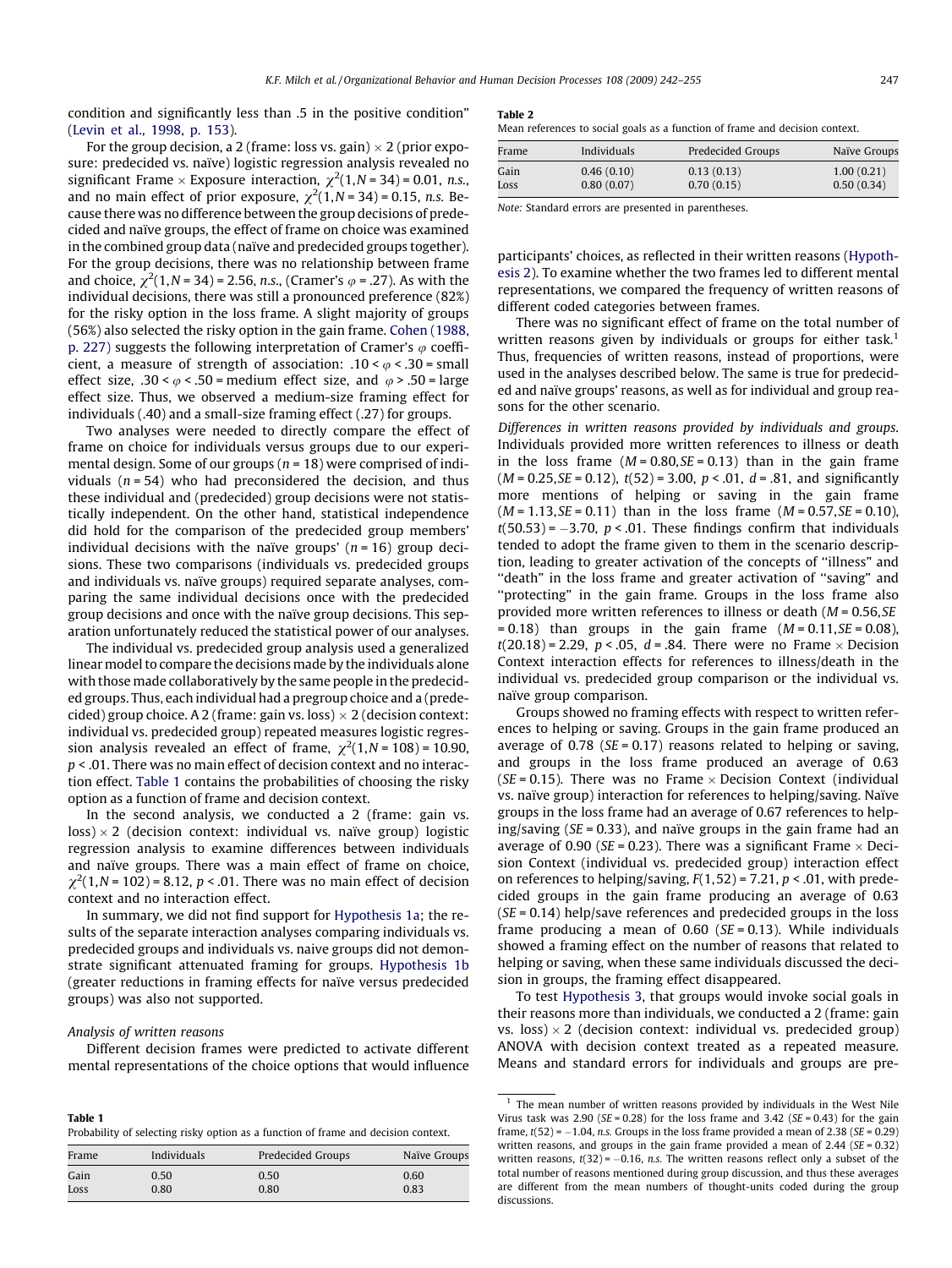sented in [Table 2.](#page-5-0) There was a main effect of frame,  $F(1,52) = 12.80$ .  $p < .001$ , with social goals (e.g., doing what is best for society) appearing more frequently in the loss frame  $(M = 0.75, SE = 0.09)$ than the gain frame ( $M = 0.29$ ,  $SE = 0.10$ ). There was also an effect of context, with participants invoking social goals more commonly in their pregroup decisions ( $M = 0.63$ ,  $SE = 0.07$ ) than in their group decisions ( $M = 0.41$ ,  $SE = 0.07$ ),  $F(1,52) = 8.69$ ,  $p < .01$ . There was no interaction effect.

To compare individuals with naïve groups we conducted a 2 (frame: gain vs.  $loss$ )  $\times$  2 (decision context: individual vs. naïve group) ANOVA. There were no main effects but a significant interaction effect,  $F(1,95) = 12.74$ ,  $p < .001$ , with naïve groups invoking social goals more in the gain frame and individuals invoking social goals more in the loss frame. Taken together, these results do not show that groups always invoke social goals more than individuals, although under certain circumstances they do (e.g., in a gain frame, without prior consideration of the decision).

Differences in written reasons provided by predecided and naïve groups. A 2 (frame: gain vs. loss)  $\times$  2 (prior exposure: naïve vs. predecided) ANOVA was conducted to examine the relationship of frame and prior exposure on the written reasons groups generated in support of their decisions. There was no main effect of frame. We found a marginally significant main effect of prior exposure on reasons related to social goals,  $F(1,30) = 3.44$ ,  $p < .10$ . Naïve groups provided marginally more written reasons related to social goals  $(M = 0.81, SE = 0.19)$  than predecided groups  $(M = 0.44, SE = 0.12)$ , consistent with the hypothesis that consideration of a decision for the first time in a group context is more effective in activating consideration of the concerns and needs of a group and/or society in general ([Hypothesis 3\)](#page-3-0). However, this effect of decision context was qualified by a significant interaction effect,  $F(1,30) = 6.73$ ,  $p < .05$ , with naïve groups providing more reasons related to social goals in the gain frame  $(M = 1.00, SE = 0.21)$  than in the loss frame  $(M = 0.50, SE = 0.34)$ , and predecided groups providing more references to social goals in the loss frame  $(M = 0.70, SE = 0.15)$  than in the gain frame  $(M = 0.13, SE = 0.13)$ , a similar pattern to that found with the individuals vs. naïve groups comparison.

# Relationship between choices and reasons (written and discussionbased)

Individuals. To investigate whether the reasons generated by individuals mediated the relationship between frame and choice, we followed the steps recommended by [Baron and Kenny \(1986\).](#page-12-0) The choices for this task were dummy coded, with 0 indicating selection of the riskless option and +1 selection of the risky option. Frame was coded 0 for loss and +1 for gain. To use the [Baron and](#page-12-0) [Kenny \(1986\)](#page-12-0) approach to testing mediation, we had to conduct the analysis with only one mediator. We focused on reasons mentioning certainty because certainty is the critical feature differentiating the two choice options in this task, and the certainty effect was one of the accounts proposed to explain the framing effect commonly found with the Asian disease problem ([Kahneman &](#page-12-0) [Tversky, 1979](#page-12-0)). This analysis allowed us to test [Hypothesis 5:](#page-3-0) individuals or groups that invoke certainty in their decision justifications will be more likely to choose the frame-consistent option. References to certainty included any mention of inevitability, a guarantee, or a sure thing, such as, ''I'd rather be 100% certain" or ''...at least guaranteed that 200 will be protected".

In the first step of the mediation analysis, we regressed the mediator (references to certainty) onto frame. Frame was a marginally significant predictor of references to certainty,  $B = 0.13$ ,  $t(52)$  = 1.73,  $p < 0.10$ . In step 2, we regressed the dependent variable (choice) onto frame,  $B = -1.39$ ,  $SE = 0.61$ , Wald's  $\chi^2(1, N = 54)$ 5.13,  $p < .05$ . Finally, we regressed choice onto frame and references to certainty. Frame was no longer a significant predictor of choice  $(B = -1.24$ ,  $SE = 0.76$ , Wald's  $\chi^2(1, N = 54) = 2.71$ , n.s.), but references to certainty remained significant,  $B = -2.95$ ,  $SE = 0.86$ , Wald's  $\chi^2(1, N = 54) = 11.89$ ,  $p < .01$ . To test whether the mediation was significant, we used the bootstrapping methodology recommended by [Shrout and Bolger \(2002\)](#page-13-0) for samples smaller than 80. The bootstrapping analysis did not yield a significant mediation effect.

Because we did not want to be restricted to a single reasons category but wanted to see how well the ensemble of reasons predicted choice, above and beyond frame, we conducted a hierarchical logistic regression analysis. A binary logistic regression analysis first used only frame as a predictor, then added the general reasons shown in Appendix A and the specific West Nile Virus reasons in Appendix B as predictors to the model. Frame by itself was a strong predictor of choice, but references to certainty were even stronger  $(B = -2.96, SE = 0.82, Wald's  $\chi^2(1, N = 54)$$ 12.95,  $p < .001$ ). In addition to reasons related to certainty, the frequency of written reasons related to illness or death  $(B = 1.62, SE = 0.88$ , Wald's  $\chi^2(1, N = 54) = 3.40, p < .10$  and the frequency of written reasons related to avoiding a sure loss  $(B = 2.14, SE = 1.23$ , Wald's  $\chi^2(1, N = 54) = 3.06, p < .10$ ) were marginally predictive of choice. When these three predictors, including certainty, were added to the model, frame was no longer a significant predictor of choice ( $B = 0.32$ ,  $SE = 1.05$ , Wald's  $\chi^2(1, N = 54)$  $= 0.09, n.s.$ ), confirming the second portion of [Hypothesis 4](#page-3-0) (reasons will be better predictors of choice than frame alone).

Groups. Since the relationship between frame and group choice was not significant, we could not perform a mediation analysis to test the first part of [Hypothesis 4.](#page-3-0) We could and did, however, use the process data to test the second part of [Hypothesis 4,](#page-3-0) namely whether the content of the reasons provided by groups predicted their choices better than frame. We conducted logistic regression analyses first with frame alone as a predictor of choice, and then with frame and written reasons as predictors of choice. Frame by itself was not a significant predictor of choice  $(B = -1.24$ ,  $SE = 0.80$ , Wald's  $\chi^2(1, N = 34) = 2.43$ , n.s.). As in the individual choice analysis, the frequency of written reasons related to certainty was a strong predictor of choice  $(B = -3.09, SE = 0.97,$ Wald's  $\chi^2(1, N = 34) = 10.14, p < .01$ ). Table 3 contains the frequency of groups choosing the riskless and risky options as a function of references to certainty and frame.

Analyses of the group discussion transcripts provided additional evidence for the relationship between references to certainty and choice. A logistic regression model with spoken references favoring the riskless option, spoken references to social goals, and spoken analytic arguments as predictors of group choice revealed a negative relationship between spoken references favoring the certain option and selection of the risky option  $(B = -0.54, SE = 0.20, Wald's \ \chi^2(1, N = 34) = 7.41, p < .01)$ , a positive relationship between spoken references to social goals and selection of the risky option  $(B = 1.72, SE = 0.80, Wald's \chi^2(1, N = 34)$  $= 4.65, p < .05$ ), and a positive relationship between spoken analytic arguments and selection of the risky option ( $B = 0.38$ ,  $SE = 0.15$ , W-

| Table 3                                                                             |  |
|-------------------------------------------------------------------------------------|--|
| Frequency of group choices as a function of written certainty references and frame. |  |

| Number of references to | Gain frame         |                 | Loss frame                |                 |
|-------------------------|--------------------|-----------------|---------------------------|-----------------|
| certainty               | Riskless<br>option | Risky<br>option | <b>Riskless</b><br>option | Risky<br>option |
| $\bf{0}$                |                    |                 |                           | 12              |
|                         |                    |                 |                           |                 |
| 2                       |                    |                 |                           |                 |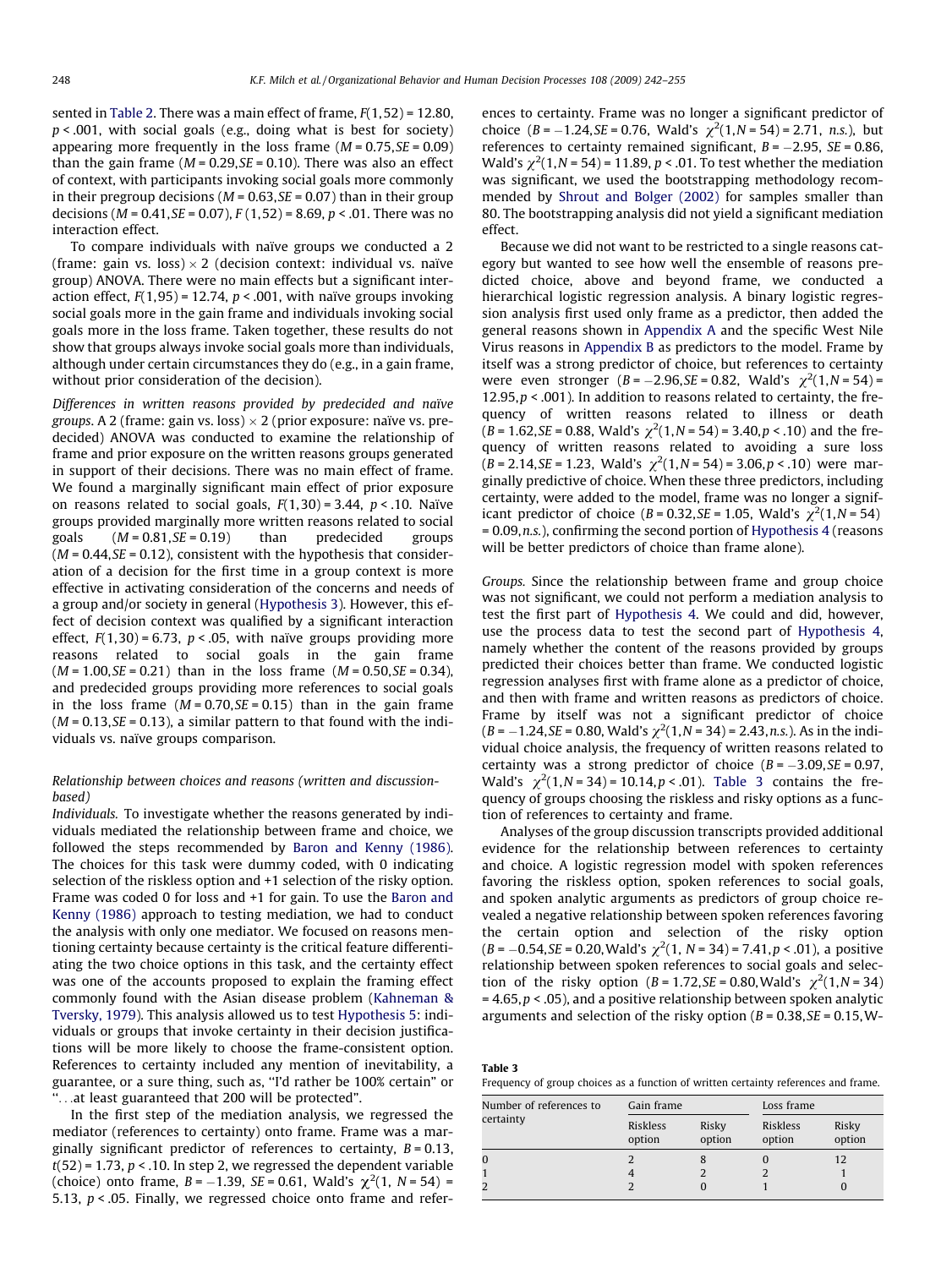K.F. Milch et al. / Organizational Behavior and Human Decision Processes 108 (2009) 242–255 249

ald's  $\chi^2(1, N = 34) = 6.22, p < .05$ ). The relationship between the desire for certainty and selection of the riskless option supports a certainty effect [\(Kahneman & Tversky, 1979\)](#page-12-0) explanation of the group choice patterns.

## Prize Money task

## Analysis of framing effects on choices

The dependent measure for this decision scenario was the discount factor,  $\delta$ , for which smaller values denote greater discounting. Fig. 1 presents the discount factors for individuals, predecided groups, and naïve groups. There was no effect of frame on individuals' choices, although the observed difference in discount factors was in the direction found in previous studies – increased discounting in the delay condition [\(Loewenstein, 1988;](#page-13-0) [Weber et al., 2007\)](#page-13-0), with a mean discount factor of  $.54$  (SE = .07) in the delay frame and a mean discount factor of  $.64$  (SE =  $.08$ ) in the accelerate frame.

To compare the discount factors of individuals with those of groups, we ran two different analyses, analogous to the two individual vs. group comparisons conducted for the West Nile Virus task, one comparing individuals ( $n = 54$ ) with predecided groups  $(n = 18)$  and another comparing individuals with naïve groups  $(n = 15)$ . The first analysis, a 2 (frame: accelerate vs. delay)  $\times$  2 (decision context: individual vs. predecided group) ANOVA in which decision context was treated as a repeated measure, revealed no main effect of frame but a main effect of decision context,  $F(1,52) = 7.10$ ,  $p < .05$ , with participants discounting more on average individually  $(M = .58, SE = .07)$  than they did in the group context  $(M = .73, SE = .07)^2$ . There was no interaction effect.

The second analysis, a 2 (frame: accelerate vs. delay)  $\times$  2 (decision context: individual vs. naïve group) ANOVA, revealed no main effect of frame. There was a main effect of decision context, F  $(1,95) = 6.88$ ,  $p < .05$ , with individuals discounting more  $(M = .58, SE = .07)$  than naïve groups  $(M = .75, SE = .08)$ . There was also a significant Frame  $\times$  Decision Context interaction,  $F(1,95) = 12.37$ ,  $p < .001$  (see also Fig. 1). Naïve groups in the delay frame had a mean discount factor of  $.94$  (SE =  $.06$ ), while naïve groups in the accelerate frame had a mean discount factor of .57  $(SE = .11)$ .

Direct comparison of the choices of naïve vs. predecided groups revealed a significant Frame  $\times$  Prior Exposure interaction,  $F(1,29)$  = 4.26,  $p < 0.05$ . For predecided groups there was no difference in the discount factors of groups in the two frames, though the non-significant difference was again in the previously observed direction, with a mean discount factor in the delay condition of  $.67$  (SE = .08) and a mean discount factor in the accelerate condition of .79 (SE = .08). Interestingly, naïve groups in the delay frame discounted less ( $M = .94$ ,  $SE = .06$ ) than naïve groups in the accelerate frame  $(M = .57, SE = .11)$ . This finding suggests that a different process may be involved when people make a novel decision in a group context (at least in the intertemporal choice domain), versus when they make a decision in a group context about an issue they have pre-considered individually. For naïve groups, the group context appears to moderate the impatience typically observed in the delay condition. No other effects were found.

Examination of a reduction of framing effects in groups ([Hypothesis 1a\)](#page-2-0) was precluded since there was no significant framing effect for this task with individuals. Nonetheless, these findings provide some support for [Hypothesis 1b.](#page-2-0) While we did not find support for the idea that naïve groups are less susceptible to fram-



Fig. 1. Mean discount factors by condition.

ing than predecided groups, our results suggest that naïve groups may respond differently to intertemporal framing than predecided groups in important ways. The results obtained from the written reasons and group discussions, presented below, shed more light on this finding.

## Analysis of written reasons

To compare the effect of frame on the reasons provided by individuals and groups, we again compared: (1) the effect of frame on the reasons generated by people individually with the effect of frame on the reasons generated in predecided groups (same people in individual and group condition) and (2) the effect of frame on individuals' reasons (same individuals as in the first comparison) with the effect of frame on naïve groups' reasons (different group of people).

Given the unusual pattern of choices made by the naïve groups in this study (very little discounting under the delay frame), we expected that some of the reasons provided by these groups would differ from those provided by individuals and predecided groups. Analyses of written reasons showed that the reasons related to social goals were the ones that differed. For this task, a reason was coded as indicating a social goal if it included reference to the group's or organization's concerns or needs. A 2 (frame: accelerate vs. delay)  $\times$  2 (decision context: individual vs. naïve group) ANOVA revealed a main effect of frame,  $F(1,95) = 4.16$ ,  $p < .05$ , with participants in the delay frame mentioning social goals  $(M = 0.53, SE = 0.09)$  more than participants in the accelerate frame  $(M = 0.29, SE = 0.08)$ . There was also a main effect of decision context,  $F(1,95) = 6.10$ ,  $p < .05$ . Naïve groups had more references to social goals on average  $(M = 0.55, SE = 0.09)$  than individuals  $(M = 0.27, SE = 0.08)$ , supporting [Hypothesis 3](#page-3-0). These main effects were qualified by an interaction effect,  $F(1,95) = 10.16$ ,  $p < .01$ . Naïve groups in the delay frame provided more reasons related to social goals ( $M = 0.86$ ,  $SE = 0.26$ ) than naïve groups in the accelerate frame  $(M = 0.25, SE = 0.16)$ , individuals in the delay frame  $(M = 0.20, SE = 0.09)$ , and individuals in the accelerate frame  $(M = 0.33, SE = 0.14)$ . The very groups (naïve groups in the delay frame) that showed the most surprising pattern of choices were the groups who most often referred to their group's concerns and needs in justifying their choices. The relationship between this pattern of reasons and the choice data will be explored in a mediation analysis below.

A 2 (frame: accelerate vs. delay)  $\times$  2 (decision context: individual vs. predecided group) ANOVA with context treated as a repeated measure was conducted to test whether groups invoked more social goals than individuals. There was a marginal main effect of decision context,  $F(1,52) = 3.07$ ,  $p < .10$ , with participants invoking social goals more in the group decision  $(M = 0.44,$  $SE = 0.11$ ) than in their individual decisions ( $M = 0.27$ ,  $SE = 0.11$ ). The results of both the individual vs. naïve group and individual vs. predecided group comparisons support [Hypothesis 3](#page-3-0) that social

 $2$  An alternative analysis was conducted where the individual, pregroup scores for each group were averaged into a composite ''pregroup average" discount factor. A paired t-test of the pregroup average discount factors and group discount factors yielded similar results,  $t(17)$  =  $-2.15$ ,  $p < .05$ .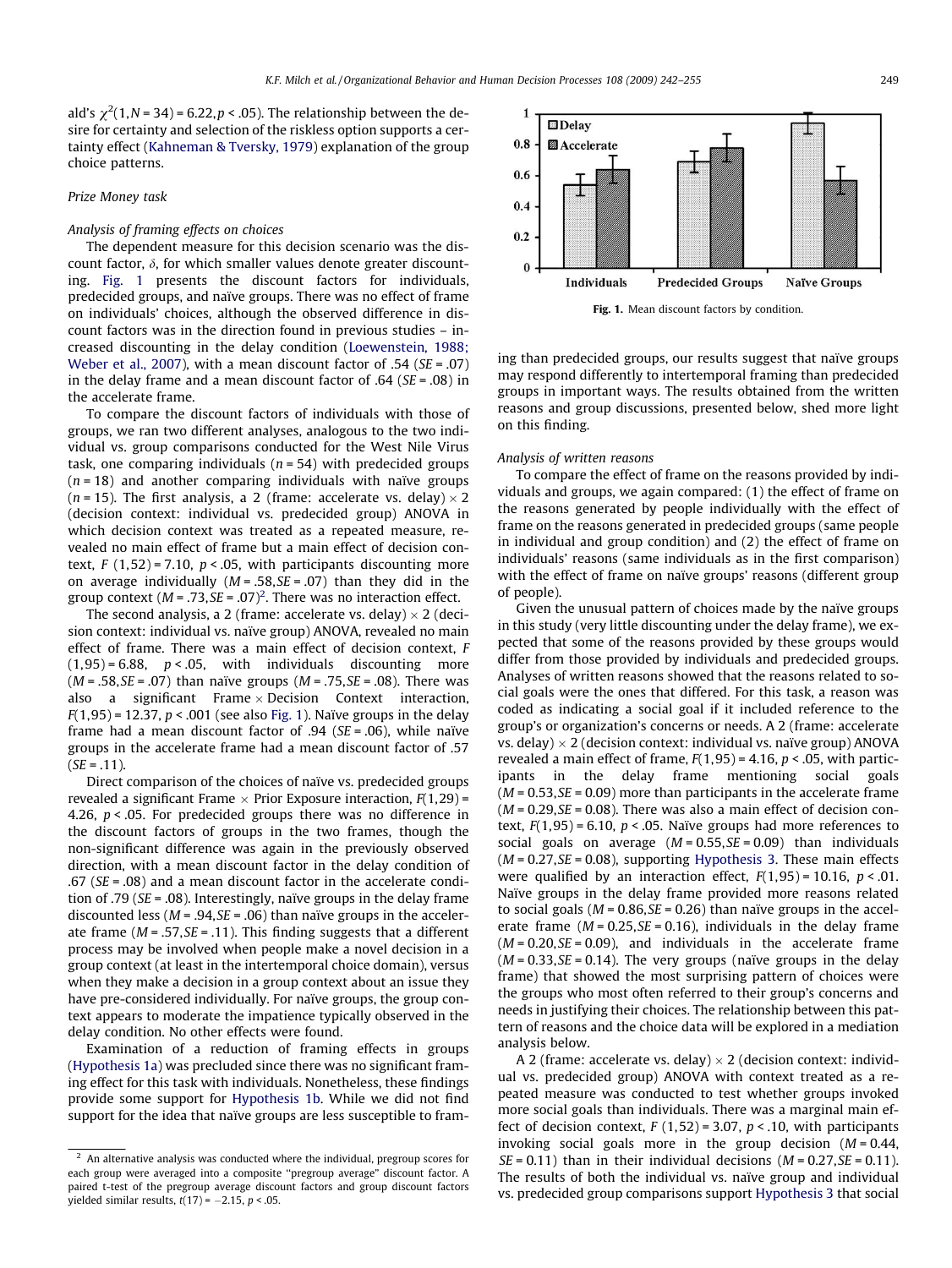goals will appear more frequently in the reasons provided by groups as compared to the reasons provided by individuals.

Differences in written reasons provided by predecided and naïve groups. A 2 (frame: accelerate vs. delay)  $\times$  2 (prior exposure: predecided vs. naïve) ANOVA revealed no main effect of frame on number of patient reasons provided but a marginal effect of prior exposure, with naïve groups providing more written reasons favoring waiting  $(M = 1.20, SE = 0.17)$  than predecided groups  $(M = 0.72, SE = 0.16)$ ,  $F(1,30) = -3.93$ ,  $p < .10$ . There was no Fra $me \times$  Prior Exposure interaction. These results suggest that naïve groups may be less myopic in their intertemporal tradeoffs than individuals and predecided groups.

# Relationship between choices and reasons (written and discussionbased)

Individuals. Because we did not find evidence for a framing effect on choice, we could not test for mediation of framing by reasons ([Hypothesis 4](#page-3-0)) following the process suggested by [Baron and Ken](#page-12-0)[ny \(1986\).](#page-12-0) As we did for the West Nile Virus task, we could, however, use the process data to test the second part of [Hypothesis 4,](#page-3-0) whether the content of the reasons provided by groups predicted their choices better than frame. We conducted a hierarchical linear regression analysis first with frame alone as a predictor of choice, and then with frame and written reasons as predictors of choice. Frame was coded 0 for accelerate and +1 for delay. The dependent measure was the discount factor, with smaller values indicating more discounting. The predictors were: written patient reasons (favoring waiting), written impatient reasons (favoring immediate receipt), written references to the group, and written references to the broader organizations from which the groups were drawn. Table 4 contains the results of a hierarchical regression analysis performed for the individual decision with frame as the only predictor in Step 1 and with the addition of written reasons as predictors in Step 2.

Frame alone was not a significant predictor of individual choice. We included the written reasons in the regression analysis to see if they would account for additional variability in discount factors and potentially allow the effect of frame on discount factor to emerge. As shown in Table 4, this was in fact the case. When written reasons were included in the model, frame became a significant predictor of discount factor (such that the delay frame was associated with greater discounting).

Groups. Because a framing effect was found only with the naïve groups, a mediation analysis was performed only with naïve groups and not with predecided groups. We first examined references to the group as a mediator. We tested and found that group

#### Table 4

Summary of hierarchical regression analysis for variables predicting individuals' discount factors ( $n = 54$ ).

| Variable             | B       | SE B | ß       |                      |
|----------------------|---------|------|---------|----------------------|
| Step 1               |         |      |         |                      |
| Frame                | $-0.05$ | 0.05 | $-0.13$ | $-0.96$              |
| Step 2               |         |      |         |                      |
| Frame                | $-0.13$ | 0.04 | $-0.34$ | $-3.41$ <sup>*</sup> |
| Patient reasons      | 0.19    | 0.04 | 0.55    | 5.33                 |
| Impatient reasons    | $-0.16$ | 0.05 | $-0.34$ | $-3.35$ *            |
| Group reasons        | $-0.16$ | 0.06 | $-0.25$ | $-2.65^*$            |
| Organization reasons | $-0.20$ | 0.10 | $-0.19$ | $-2.05$ <sup>*</sup> |

Note: Frame was coded  $0 = accelerate$ ; +1 = delay.

 $R^2$  = .02 for Step 1:  $\Delta R^2$  = .57 for Step 2 (p < .001).

 $p < 0.05$ .

\*\*  $p < .01$ .

 $p < .001.$ 

references significantly predicted discount factor,  $B = 0.26$ ,  $SE = 0.12$ ,  $t(13) = 2.26$ ,  $p < .05$ . Next we tested and found that frame also significantly predicted discount factor,  $B = 0.19$ ,  $SE = 0.07$ ,  $t(13) = 2.77$ ,  $p < .05$ . However, when we regressed discount factor on both group references and frame, we did not find an effect of references to the group and thus did not establish mediation. We similarly found no support for a mediating role of patient or impatient reasons (first part of [Hypothesis 4\)](#page-3-0).

We created separate regression models to examine the predictors of discount factors for naïve and predecided groups (second part of [Hypothesis](#page-3-0) 4). Table 5 presents the results of a hierarchical regression analysis for the naïve groups. For the naïve groups, although frame became only marginally significant when references to the group were included in the model and the frequency of written references to the group became a non-significant predictor, the inclusion of group references led to a better overall model fit ( $R^2$  = .44 for the expanded model, as compared to .37 for the compact model).

Table 6 presents the results of a hierarchical regression analysis for the predecided groups. Frame was not a significant predictor of discount factor for the predecided groups. The addition of written impatient reasons as predictors improved the model fit, but frame was still non-significant. For the predecided groups, 42% of the variability in discount factor was accounted for by frequency of written impatient reasons alone,  $\beta = -0.68$ ,  $t(16) = -3.68$ ,  $p < .01$ . As expected, more impatient reasons were related to greater discounting. Frequency of written patient reasons was not a significant predictor of discounting.

For the group discussions, a linear regression analysis was conducted to examine the influence of proportion of total spoken thought-units [\(Gottman, 1979; Weldon et al., 1991](#page-12-0)) coded as patient, proportion of total thought-units coded as impatient, and frame on discount factors. For naïve groups, a model with the proportion of total thought-units that were coded as impatient (favoring immediate receipt of the money),  $\beta$  =  $-0.52$ ,  $p$  < .05, and frame,  $\beta$  = 0.41, p < .10, as predictors explained 50% of the variance in discount factors. Analysis of the discussion transcripts of the predecided groups revealed that the proportion of spoken thought-units coded as impatient ( $\beta = -0.33$ ,  $p = .10$ ) and the

#### Table 5

Summary of hierarchical regression analysis for variables predicting naïve groups' discount factors ( $n = 15$ ).

| Variable      | B    | SE B |      |                  |
|---------------|------|------|------|------------------|
| Step 1        |      |      |      |                  |
| Frame         | 0.19 | 0.07 | 0.61 | $2.77^{\degree}$ |
| Step 2        |      |      |      |                  |
| Frame         | 0.14 | 0.08 | 0.46 | 1.86             |
| Group reasons | 0.15 | 0.12 | 0.31 | 1.24             |

Note: Frame was coded  $0 = accelerate$ ; +1 = delay.

 $R^2$  = .37 for Step 1;  $\Delta R^2$  = .07 for Step 2 (ps for each model < .05).  $n < .05$ .

## Table 6

Summary of hierarchical regression analysis for variables predicting predecided groups' discount factors ( $n = 18$ ).

| B       | SE B |         |            |
|---------|------|---------|------------|
|         |      |         |            |
| $-0.04$ | 0.09 | $-0.13$ | $-0.52$    |
|         |      |         |            |
| $-0.06$ | 0.06 | $-0.18$ | $-0.96$    |
| $-0.34$ | 0.09 | $-0.69$ | $-3.73$ ** |
|         |      |         |            |

Note: Frame was coded  $0 = accelerate$ ; +1 = delay.

 $R^2$  = .02 for Step 1;  $\Delta R^2$  = .47 for Step 2 (p < .01).

 $p < .01$ .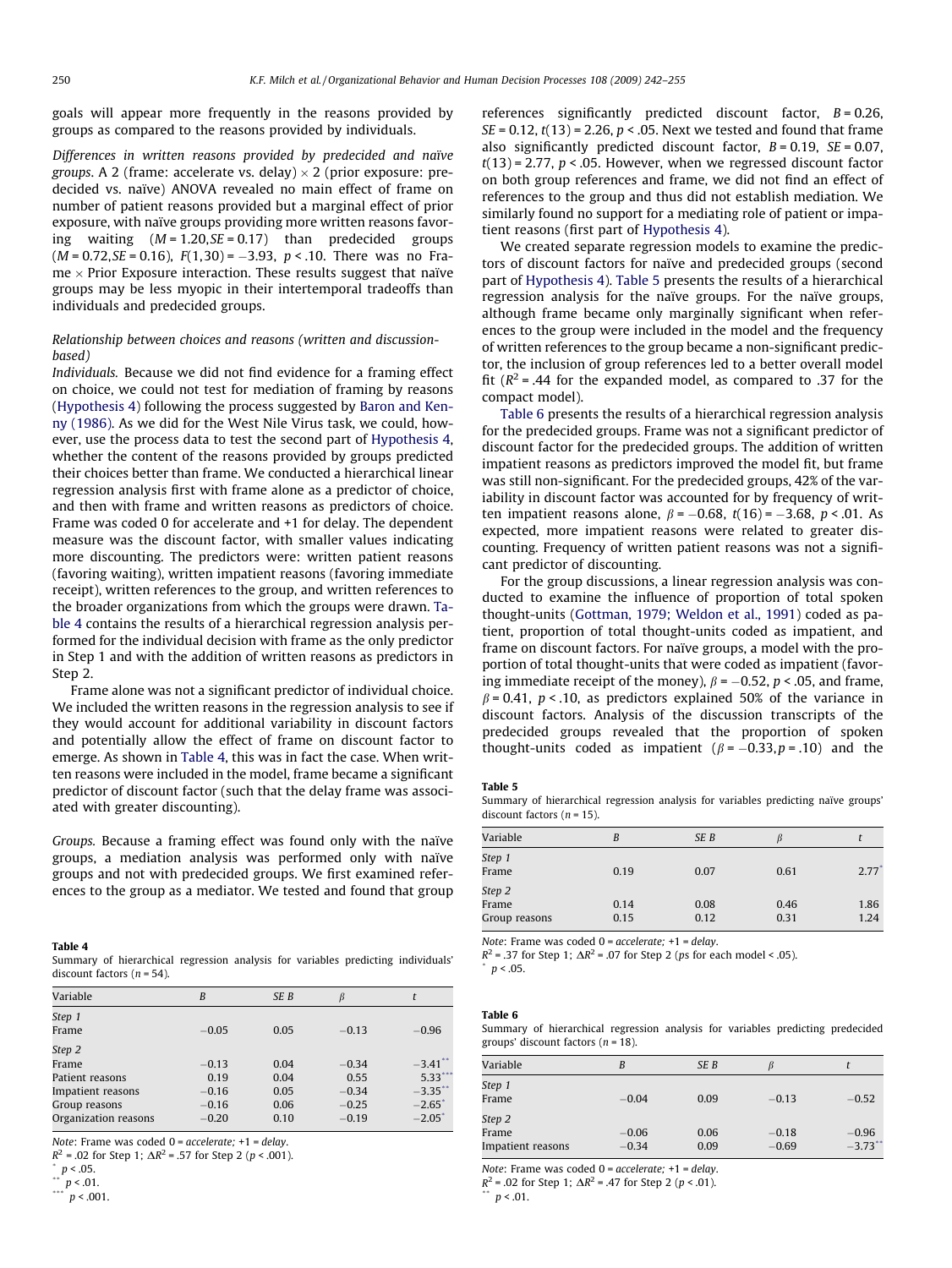proportion coded as patient ( $\beta$  = 0.55,  $p$  < .05) significantly predicted discount factors,  $R^2$  = .49,  $p < .01$ .

#### Group discussion length

Because the group choice data for the Prize Money task were surprising, we looked more closely at the relevant discussion transcripts. In addition to examining discussion content, we investigated length of discussion. Because the discussion times for the Prize Money scenario were not normally distributed, we performed a natural log transformation on the discussion times in minutes. There was a marginally significant 2 (frame: accelerate vs. delay)  $\times$  2 (prior exposure: naïve vs. predecided) interaction effect on the transformed length of time spent discussing the Prize Money decision,  $F(1,30) = 4.02$ ,  $p < .10$ . All groups were given unlimited time to reach a decision. Naïve groups in the delay frame spent the most time (all times are in minutes, non-transformed)  $(M = 7.08, SE = 2.18)$  discussing the decision, compared with naïve groups in the accelerate frame ( $M = 2.59$ ,  $SE = 0.40$ ), predecided groups in the accelerate frame ( $M = 3.53$ ,  $SE = 0.65$ ), and predecided groups in the delay frame ( $M = 3.01$ ,  $SE = 0.53$ ). This may be due to greater information processing for this decision<sup>3</sup>, and we return to this in the Discussion.

## Discussion

The findings of this study confirm the importance of examining the effects of emergent group processes and prior individual consideration on group sensitivity to framing effects. The results suggest that consideration of group and individual decision outcomes alone allows for only a partial understanding of how groups and individuals differ in response to framing. Analyses of the written reasons provided by individuals and groups and of the group discussions leading up to the decisions revealed the ways in which groups and individuals mentally represent decisions under different frames and how such differences lead to different choices.

This study provides strong support for the influence of context on the decision process and choice. In particular, the results highlight the impact of prior, individual decision consideration on group processes and group choice and extend the work by [Moon](#page-13-0) [et al. \(2003\) and Greitemeyer and Schulz-Hardt \(2003\)](#page-13-0) to the domains of framing and intertemporal choice. Despite conventional wisdom that individual-level preparation should lead to more informed group discussions and group decisions, our data suggest that in some situations groups may be better off considering a decision for the first time as a group. This consideration is non-trivial for any group or organization that makes decisions by committee. As we have shown, some types of goals (e.g., social goals for naïve groups) and some types of arguments (e.g., arguments favoring delay of consumption) become more focal in the group decision process depending on whether or not the decision has been previously considered. While there are clear advantages to prior individual consideration of decisions, such as time savings, our results suggest that organizations would benefit from considering how such advantages might be outweighed by disadvantages, and how this tradeoff might be influenced by the way decision options are framed.

# Susceptibility to framing – decision outcomes for groups and individuals

For the West Nile Virus scenario, we did not find evidence for a significantly reduced framing effect in group choice, compared to individual choice. Because we failed to find a framing effect among individuals in the Prize Money task, we could not directly test whether groups were less sensitive to framing. Although we initially predicted that groups would be less sensitive to framing ([Hypothesis 1a](#page-2-0)), our findings suggest that groups are differentially sensitive to framing. Groups do not respond in the same way as individuals to the framing of choice options, but exactly how groups respond depends on a constellation of factors such as prior consideration of the decision and features of the decision itself. This finding makes sense in light of earlier research comparing group vs. individual vulnerability to framing effects. Taking the results of [Neale et al. \(1986\)](#page-13-0) and [Paese et al. \(1993\)](#page-13-0) together, sometimes groups are less sensitive to framing effects than individuals, and sometimes they are more sensitive. The current paper provides evidence for some concrete, process-level factors that influence that sensitivity.

The results from the Prize Money scenario indicated an important distinction between naïve groups and predecided groups. We did not find simple support for [Hypothesis 1b](#page-2-0) (predecided groups being more susceptible to framing effects than naïve groups) in the West Nile Virus task. However, in the Prize Money task we found that naïve groups showed a framing effect in the opposite direction previously found with individuals, while predecided groups showed no framing effect. In fact, naïve groups exhibited much greater patience in the delay condition than both naïve and predecided groups in the accelerate condition and more than individuals in the delay condition typically demonstrate. The results from the Prize Money decision suggest that the group context can not only ameliorate the typical framing effect but actually reverse it. These findings have important implications for a range of decisions that involve tradeoffs between costs and benefits that vary in their temporal delay, e.g., voluntary sacrifices in immediate consumption for the sake of greater retirement benefits [\(Thaler & Benartzi, 2004;](#page-13-0) [Weber, 2004\)](#page-13-0) and environmental decisions that consider immediate sacrifices in quality of life for the benefit of a reduction in climate change risks for future generations ([Weber, 2006](#page-13-0)).

It should be noted that individuals and groups in this study exhibited less discounting than is typically seen in intertemporal choice paradigms. A critical feature in this study was that the group decision was binding, of which individuals were aware in the individual choice condition. The collective nature of the outcome also may have affected individual decisions, since even in the individual part of the study, participants were aware of group goals. Alternatively, the group context may have activated awareness of the support the group could provide. Since all groups were preexisting groups of colleagues, friends, or teammates, with ongoing relationships and shared interests, this explanation seems plausible. It is important to note that we consider comparison of individual decisions regarding a group outcome with a group decision about a group outcome more realistic than comparison of an individual decision about an individual outcome with a group decision about a group outcome, since committees that prepare individually generally make decisions about group-level outcomes, not individual ones.

## Susceptibility to framing – process variables for groups and individuals

We found additional, and stronger, evidence for groups' differential susceptibility to framing in the written reasons provided by individuals and groups in support of their decisions. Of particular interest is the observation that there were fewer framing effects on reason generation for groups, compared to individuals. In the group context, the framing of decision options had less influence on decision processes and often also on the less sensitive measure of decision outcomes. For the West Nile Virus decision, the groups <sup>3</sup> We thank an anonymous reviewer for this suggestion. The showed fewer framing effects on the types of reasons provided, rel-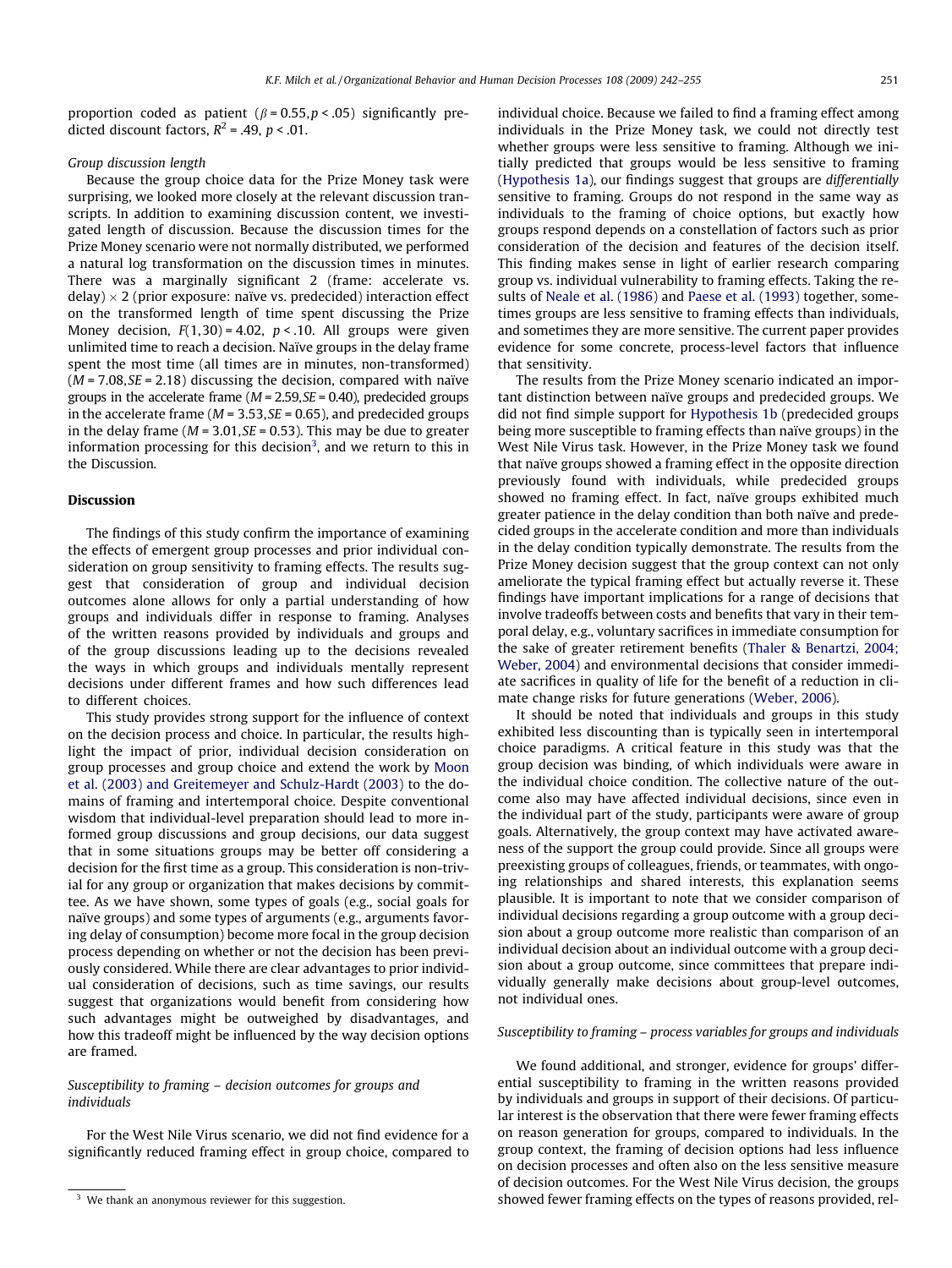ative to individuals. For the Prize Money decision, the groups showed less myopia than is commonly found with individuals, and the process measures supported our prediction that awareness of the group played a critical role in this decision.

The written reasons data suggest that anticipation of the group decision may have affected individuals' choices. Individual references to the group were associated with greater discounting, suggesting that at least some individuals were aware that the group decision would follow and may have anticipated fellow group members' preferences. This explanation would be in line with the findings of [Davis, Stasson, Ono, and Zimmerman \(1988\)](#page-12-0) that knowledge of future public expression of opinions led to a shift in mock jurors to more ''socially acceptable" positions, although it is at odds with the findings of [Gaskell et al. \(1973\)](#page-12-0) that anticipation of group interaction had no effect on pregroup decisions for hypothetical risky choices. It would be worthwhile to disentangle the relative contributions of task features, social context, and collective outcome on individual and group intertemporal tradeoffs in future studies.

In addition, the reversal of the framing effect for naïve groups was supported by the content of the groups' written reasons. For naïve groups, written references to the group's goals or concerns were positively correlated with less discounting. Interestingly, this relationship between group goals and discounting was the opposite of what occurred with individuals, suggesting that consideration of intertemporal decisions in group contexts could reduce the discounting that is seen so often in individual decisions and attributed to cognitive myopia [\(Thaler & Benartzi, 2004\)](#page-13-0). Individuals tend to prefer smaller, immediate gains over larger, delayed gains ([Loewenstein, 1988; Weber et al., 2007](#page-13-0)). However, our results indicate that something about the group context leads to greater valuation of the larger, delayed gain. Indeed, the fact that naïve groups produced more patient reasons suggests that it is advantageous to make decisions about intertemporal tradeoffs in groups, particularly in naïve groups.

The data from the discussion transcripts illustrated that naïve groups in the delay frame spent much more time discussing this decision. This suggests that the process of group discussion, particularly when it involves a choice that is unfamiliar to the group at the start of deliberations, can be instrumental in overcoming the tendency to discount future outcomes. An alternative explanation is that, despite random assignment to condition, the naïve groups in the delay frame tended to be more patient in general, making them more likely to wait for a larger prize and more likely to take more time to discuss any decision. However, these naïve, delayframe groups did not differ from the other kinds of groups in their discussion lengths for the West Nile Virus task. This discrepancy in discussion length corresponds to the one choice data point that deviated most from the typical decisions of individuals – the large (i.e., very patient) mean discount factor of naïve groups in the delay frame. The observation that these groups took the most time to discuss the decision suggests that group members may have been engaging in deeper information processing as they considered their options. The increased discussion time may also indicate the presence of some conflict, either intrapersonal or interpersonal. These groups may have needed additional time to convince themselves and their fellow group members to overcome the tendency to discount more that is typically seen in individuals in the delay condition. Again, this finding draws attention to the value of process data. The length of discussion provides converging evidence that the choices made by these groups were not aberrations but rather the products of real deliberation.

The increased patience demonstrated by the naïve-delay frame groups may be partially attributed to the nature of the groups participating in this study (actual colleagues, teammates, etc.). In addition to sharing a past and a future, these groups were all recruited from broader organizations and thus were bound by common interests (such as softball, anime, or debate) and often shared goals. One of the reasons we chose to use real groups in this study instead of a more convenient sample of ad hoc groups was because we believed these groups would provide a more realistic (although still imperfect) representation of how actual groups respond to different frames and reach consensus. We also wanted group members to feel comfortable sharing their ideas and felt that the familiarity of these groups would facilitate that. Since these were real groups and the decision had real consequences, considering the decision for the first time as a group may have led to an awareness of the social and financial support the group could provide. The analyses of the content of the reasons these groups provided support this conclusion. The naïve groups in the delay frame were the groups that most often referred to their group in justifying their choices. Although our use of real groups may have led to the divergent findings seen with the naïve groups in the delay frame, we view their inclusion as a strength of our study.

There are a few reasons why we may have found an effect of prior exposure on choice in response to the framing of the Prize Money task but not the West Nile Virus task. In addition to varying in terms of risk and time course, these two tasks also differed in the nature of their consequences. Whereas the Prize Money task involved a real (probabilistic) outcome, the West Nile Virus task was entirely hypothetical. Although we adapted [Tversky and Kahn](#page-13-0)[eman's \(1981\)](#page-13-0) original Asian disease problem specifically to make it more relevant to members of the New York community, there was no question that participants knew their decisions would have no real ramifications. And while groups appeared to engage with the West Nile Virus task and take their decisions seriously, we cannot rule out that this hypothetical aspect may have suppressed some of the differences that emerged when naïve vs. predecided groups grappled with a decision with real, personal consequences. In addition, the decisions varied in domain, with one focusing on health and the other on financial rewards, and this distinction may also have contributed to the observed pattern of results. A potentially fruitful area of future research lies in exploring how prior consideration of a decision affects different kinds of group decisions that vary in risk, temporal delay, and magnitude and relevance of consequences.

#### The relationship between frame and reasons

We found support for [Hypothesis 2](#page-2-0) that written reasons would differ reliably by frame, and that these differences in the balance of support would result in a stronger preference for the frameemphasized option. The West Nile Virus findings provided additional support for [Kahneman and Tversky's \(1979\)](#page-12-0) explanation of risky choice framing effects in terms of the certainty effect, the psychological tendency to overweigh certainty. The analyses from the discussion transcripts confirmed this explanation, with arguments related to certainty predicting selection of the riskless option [\(Hypothesis 5](#page-3-0)).

For the Prize Money task, we found an effect of framing on individual written references to patience. The greater number of patient reasons provided by participants in the delay frame versus the accelerate frame, which is somewhat counterintuitive and in contrast to prior research [\(Loewenstein, 1988; Weber et al.,](#page-13-0) [2007\)](#page-13-0), is likely related to the fact that the individuals in the current study discounted less than participants in delay frames in earlier studies.

The data on references to social goals support the explanation of the group facilitating the adoption of a more long-term view in considering the timing and size of a financial reward. For the Prize Money task, naïve groups and predecided groups invoked social goals more often than individuals, supporting [Hypothesis 3](#page-3-0). For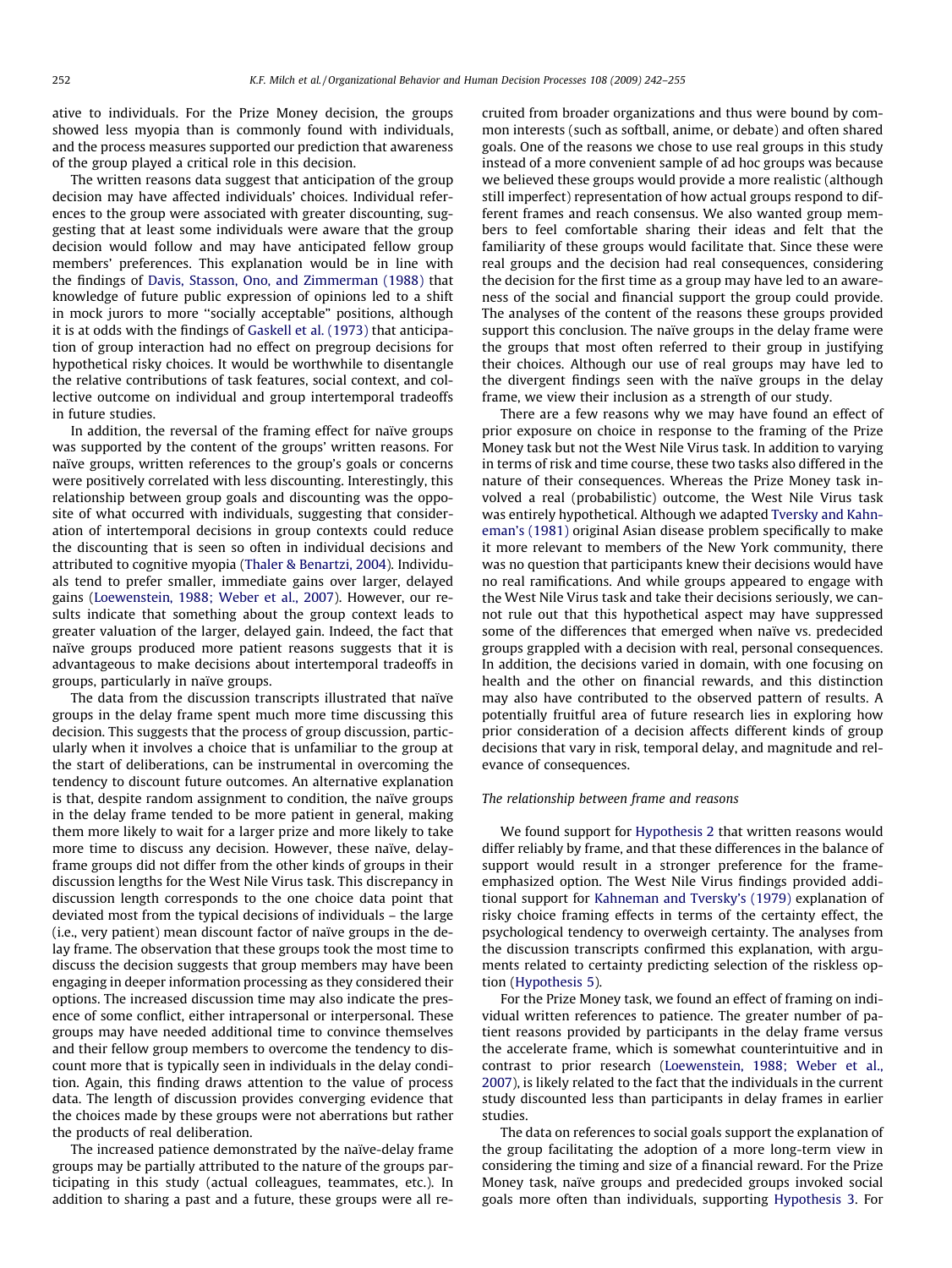the West Nile Virus scenario, the social goals data suggest that naïve groups may adopt a broader social view, considering which option will serve the greater good, than predecided groups. Taken together, these findings point to an advantage of group decision making and an important effect of prior consideration. Depending on the consequences of the decision, it may be advisable to forego preparation when groups consider choice options, particularly if one wants the group to take a broader temporal and social perspective.

#### The relationship between reasons and choice

We did not find evidence that a single kind of reason mediated the effect of frame on choice. However, we were limited in having to use a single mediator variable in our analyses when our hypothesis was more about the impact of multiple kinds of reasons. One way to circumvent this issue is to create a compound variable using factor analysis (e.g., [Weber et al., 2007\)](#page-13-0), but that was not a feasible option for this study, since a factor analysis of the different reasons categories did not yield a single factor. We were able to use hierarchical regression analyses to observe how well multiple reasons in concert predicted choice above and beyond the effect of frame. In the West Nile Virus task we observed a strong relationship between individuals' written references to certainty and choice. The ability of these process measures to predict choice when frame was not able to significantly do so highlights the importance of attending to the decision making process. The reasons people provide for their decisions can yield more insight into why people make the choices they do than can examination of situational factors alone. In particular, our process measures allowed us to test [Kahneman and Tversky's \(1979\)](#page-12-0) intuition that the overweighting of certainty drives the framing effect in the Asian disease problem. Although we expected reasons to predict choice better than frame, we were surprised at how well references to certainty were able to account for individuals' decisions. For groups as well, the number of reasons related to certainty was a better predictor of choice than frame. Thus we found mixed support for [Hypothesis 4](#page-3-0) (no support for a mediating role of reasons but strong support for the ability of reasons to predict choice better than frame) and strong support for [Hypothesis 5](#page-3-0) (people who invoke certainty in their decision justifications will be more likely to choose the frame-consistent option).

The relationship between reasons and choice was also demonstrated in the Prize Money decision. For individuals, patient reasons were associated with less discounting (greater willingness to wait) and impatient reasons were associated with greater discounting. In addition, references indicating patience and impatience during group discussion reliably predicted discount factors for group decisions. For naïve groups, spoken impatient reasons were correlated with greater discounting; for predecided groups, both spoken patient and spoken impatient reasons were related to discount factors in the expected directions.

Although we found that reasons were strong predictors of choice, from the written reasons data alone we cannot infer whether the reasons led to the choice, or whether the reasons were generated as post hoc justifications for choices. However, analysis of the group discussion transcripts, which showed that references to certainty, social goals, and analytic arguments predicted selection of the risky option in the West Nile Virus task, and that references to patience and impatience predicted discounting in the Prize Money task, enables us to infer that these reasons are in fact driving the decisions, and not the other way around.

It bears noting that a design consideration in our study – asking participants to provide reasons for their decisions – may have actually reduced the size of framing effects we otherwise might have observed. [Miller and Fagley \(1991\)](#page-13-0) found that when participants were asked to provide a rationale for their choices, no framing effect was observed. They pointed out, however, that providing a rationale for one's decision has external validity, as often people feel a need to justify (even if informally) their decisions. [Sieck](#page-13-0) [and Yates \(1997\)](#page-13-0) also found reduced framing effects when participants were asked to provide reasons for their decisions, although the reductions were relatively small. These results are consistent with the findings of [Huber and Seiser \(2001\),](#page-12-0) in which having to justify one's decision led to greater use of available information. In [Lerner and Tetlock's \(1999\)](#page-13-0) review, they noted several studies showing that accountability reduces cognitive biases, such as sunk-cost effects, anchoring, and groupthink, although sometimes accountability had the opposite effect.

In light of the demonstrated effects on decision quality of having to justify one's decision, our having observed significant framing effects (in the individual West Nile Virus task and in the group Prize Money task) suggests that the effect of frame on choice in those cases is quite strong. The combination of using real groups of participants, whose relationships would continue beyond the conclusion of the study, and requiring reasons for decisions, which likely stimulated more careful and systematic information processing ([Scholten, van Knippenberg, Nijstad, & De Dreu, 2007](#page-13-0)), may explain why we found less discounting in the Prize Money task than previous researchers (e.g., Weber et [al., 2007](#page-13-0)). Importantly, these design features added external validity to our study.

#### Concluding thoughts

Comparing the choices and decision processes of individuals and groups may seem like a simple proposition. However, the findings presented in this paper show that even when only a single phenomenon, such as option-framing, is investigated, different patterns emerge as a function of group preparation and task. We believe our work contributes to a more nuanced understanding of the factors affecting group sensitivity to framing and hope that this research highlights the importance of examining how social features and other design considerations can impact group processes and outcomes (cf. [Kerr et al., 1996; Kühberger, 1998\)](#page-12-0).

In particular, our study underscores the importance of understanding the different processes by which groups represent decision options and formulate preferences as a function of prior consideration and activation of different goals. We have shown that prior consideration affects group decision making in meaningful ways. We provided evidence that naïve groups differ from predecided groups in their reasoning and goals, and that this may lead to different decision outcomes. The common practice in organizations of preparing before meetings may in fact be counterproductive for some decisions (for instance when social goals are of prime importance). Depending on the goals of the organization and the type of decision, it may be beneficial to take these findings into account when deciding whether individual preparation should occur.

In addition, process data can yield insights into the ways in which framing and prior consideration affect choice over and above the understanding gained from the more crude measure of option selection. Even though some of our manipulations did not result in differential choices, they were associated with differences in reasoning. Such discrepancies in information processing are obscured by examination of choice data alone. Despite the challenges of studying group decision making, this study points to the value of continuing to examine the underlying processes by which groups make decisions and the value of using real, naturalistic groups. Our findings suggest the possibility of developing better recommendations for decision making processes that are advantageous for both decision makers and those directly affected by their decisions.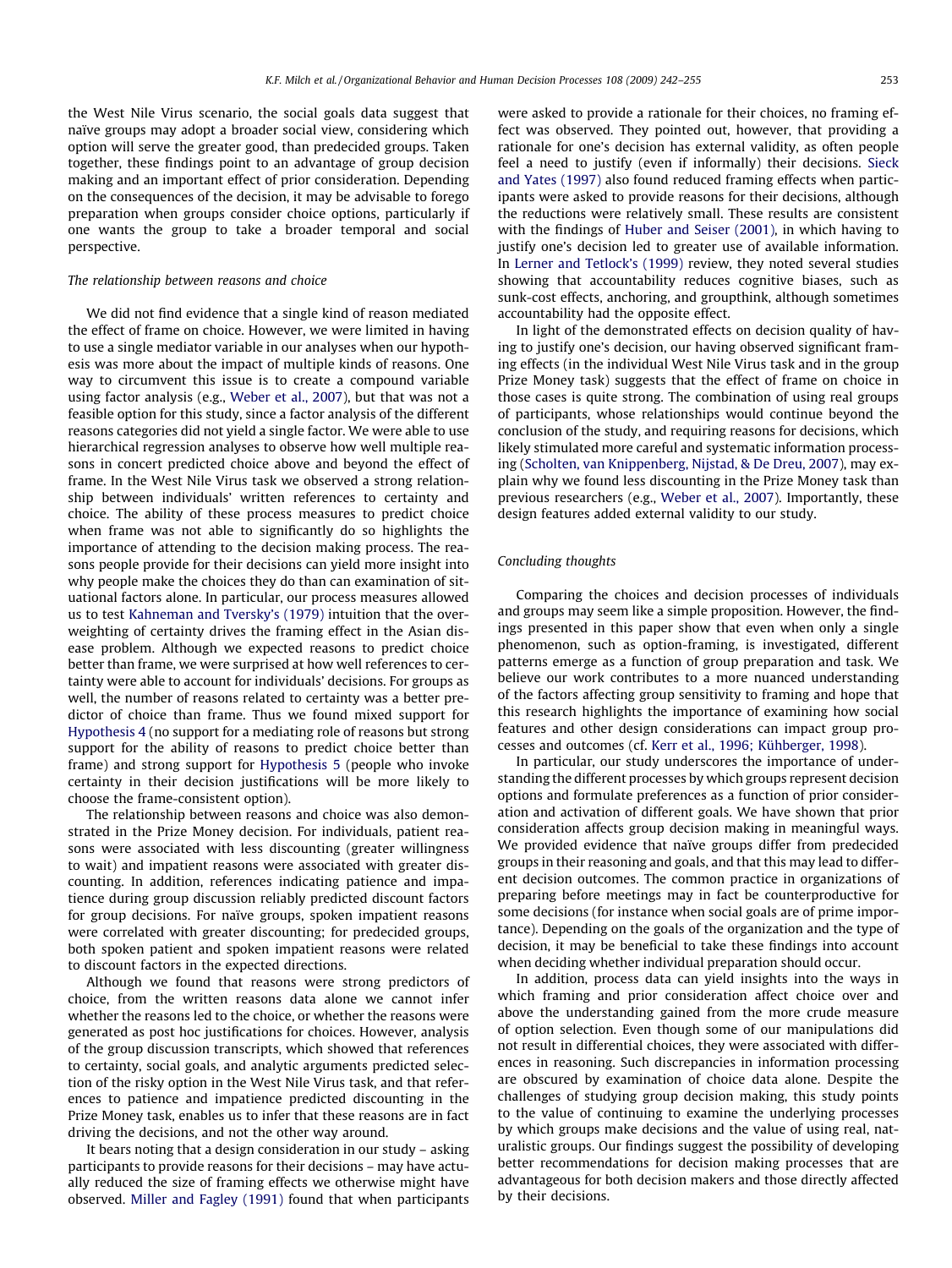# <span id="page-12-0"></span>Acknowledgments

This research was supported by NSF grant SES-0345840S and a grant from the Netherlands Organization of Scientific Research (NWO, Grant 452-04-311).

We thank Aleksandra Petrović, Jill Colvin, and Tara Wedin for their help with data collection and coding, Niall Bolger for statistical consultations, and the members of the Center for Research on Environmental Decisions (CRED) for comments on this research.

# Appendix A. Scenario-independent codes (used for all scenarios)

- 1. Focus
	- a. Self.
	- b. Group.
	- c. Larger organization.
- 2. Decision goal
	- a. Material benefits (e.g., money, products).
	- b. Ethical/moral (e.g., doing the "right thing").
	- c. Social (e.g., concern with needs of group, consideration of the ''greater good").
	- d. Affective (e.g., avoidance of guilt).
- 3. Argument type
	- a. Analytic (reflects effort to apply objective reasoning).
	- b. Experiential (reasoning in a more subjective manner; drawing on experience or anecdotes as support for a position).

## Appendix B. Scenario-specific codes

West. Nile Virus

- 1. Focus (main content of statement)
	- a. Illness/death/infection.
	- b. Chance/probability.
	- c. Certainty/guarantee/inevitability.
	- d. Numbers/statistics.
- 2. Goals
	- a. Help/save/protect.
	- b. Avoid sure loss.
	- c. Fairness.
	- d. Hope/optimism.
- 3. Options
	- a. Argues for riskless option.
	- b. Argues against risky option.
	- c. Argues for risky option.
	- d. Argues against riskless option.

# Prize. Money

- 1. Focus
	- a. Patient reason.
	- b. Impatient reason.
	- c. Need for immediate money.
	- d. No need for immediate money.
	- e. Need money for future.
- f. No need for future money.
- g. Instant gratification.
- h. Extra money is important.
- i. Extra money is not important.
- 2. Options
	- a. Argues for waiting.
	- b. Argues against waiting.
	- c. Argues for immediate payoff.
	- d. Argues against immediate payoff.

# References

- Argote, L., Devadas, R., & Melone, N. (1990). The base-rate fallacy: Contrasting processes and outcomes of group and individual judgment. Organizational Behavior and Human Decision Processes, 46, 296–310.
- Baron, R. M., & Kenny, D. A. (1986). The moderator–mediator variable distinction in social psychological research: Conceptual, strategic, and statistical considerations. Journal of Personality and Social Psychology, 51(6), 1173–1182.
- Becker, G. M., DeGroot, M. H., & Marschak, J. (1963). An experimental study of some stochastic models for wagers. Behavioral Science, 8, 41–55.
- Brauer, M., Judd, C. M., & Gliner, M. D. (1995). The effects of repeated expressions on attitude polarization during group discussions. Journal of Personality and Social Psychology, 68(6), 1014–1029.
- Castore, C. H. (1972). Group discussion and prediscussion assessment of preferences in the risky shift. Journal of Experimental Social Psychology, 8(2), 161–167.
- Cohen, J. (1988). Statistical power analysis for the behavioral sciences (2nd ed.). Hillsdale, NJ: Lawrence Erlbaum Associates.
- Davis, J. H. (1973). A theory of social decision schemes. Psychological Review, 80, 97–125.
- Davis, J. H., Stasson, M. F., Ono, K., & Zimmerman, S. (1988). Effects of straw polls on group decision making: Sequential voting pattern, timing, and local majorities. Journal of Personality and Social Psychology, 55(6), 918–926.
- Frisch, D. (1993). Reasons for framing effects. Organizational Behavior and Human Decision Processes, 54, 399–429.
- Gaskell, G. D., Thomas, E. A., & Farr, R. M. (1973). Effect of pretesting on measures of individual risk preferences. Journal of Personality and Social Psychology, 25(2), 192–198.
- Gottman, J. M. (1979). Marital interaction: Experimental investigations. New York: Academic Press.
- Greitemeyer, T., & Schulz-Hardt, S. (2003). Preference-consistent evaluation of information in the hidden profile paradigm: Beyond group-level explanations for the dominance of shared information in group decisions. Journal of Personality and Social Psychology, 84(2), 322–339.
- Hastie, R. (1986). Experimental evidence on group accuracy. In B. Grofman & G. Owen (Eds.), Information pooling and group decision making (2nd ed. Decision research: Vol. 2. pp. 129–157). Greenwich, CT: JAI Press.
- Hastie, R. (1993). Inside the juror: The psychology of juror decision making. New York: Cambridge University Press.
- Hill, G. W. (1982). Group versus individual performance: Are  $N+1$  heads better than one? Psychological Bulletin, 91, 517–539.
- Hinsz, V. B., Tindale, R. S., & Vollrath, D. A. (1997). The emerging conceptualization of groups as information processors. Psychological Bulletin, 121(1), 43–64.
- Hoffman, L. R., & Maier, N. R. F. (1964). Valence in the adoption of solutions by problem-solving groups: Concept, method, and results. Journal of Abnormal and Social Psychology, 69(3), 264–271.
- Hoffman, L. R., & Maier, N. R. F. (1967). Valence in the adoption of solutions by problem-solving groups: Quality and acceptance as goals of leaders and members. Journal of Personality and Social Psychology, 6(2), 175–182.
- Huber, O., & Seiser, G. (2001). Accounting and convincing: The effect of two types of justification on the decision process. Journal of Behavioral Decision Making, 14(1), 69–85.
- Johnson, E. J., Häubl, G., & Keinan, A. (2007). Aspects of endowment: A query theory account of loss aversion for simple objects. Journal of Experimental Psychology: Learning, Memory, and Cognition, 33(3), 461–474.
- Kahneman, D., & Tversky, A. (1979). Prospect theory: An analysis of decision under risk. Econometrica, 47, 263–291.
- Kerr, N. L., MacCoun, R., & Kramer, G. P. (1996). Bias in judgment: Comparing individuals and groups. Psychological Review, 103(4), 687–719.
- Krantz, D. H., & Kunreuther, H. C. (2007). Goals and plans in decision making. Judgment and Decision Making, 2(3), 137–168.
- Kühberger, A. (1998). The influence of framing on risky decisions: A meta-analysis. Organizational Behavior and Human Decision Processes, 75(1), 23–55.
- Laughlin, P. R. (1999). Collective induction: Twelve postulates. Organizational Behavior and Human Decision Processes, 80(1), 50–69.
- Laughlin, P. R., & Ellis, A. L. (1986). Demonstrability and social combination processes on mathematical intellective tasks. Journal of Experimental Social Psychology, 22, 177–189.